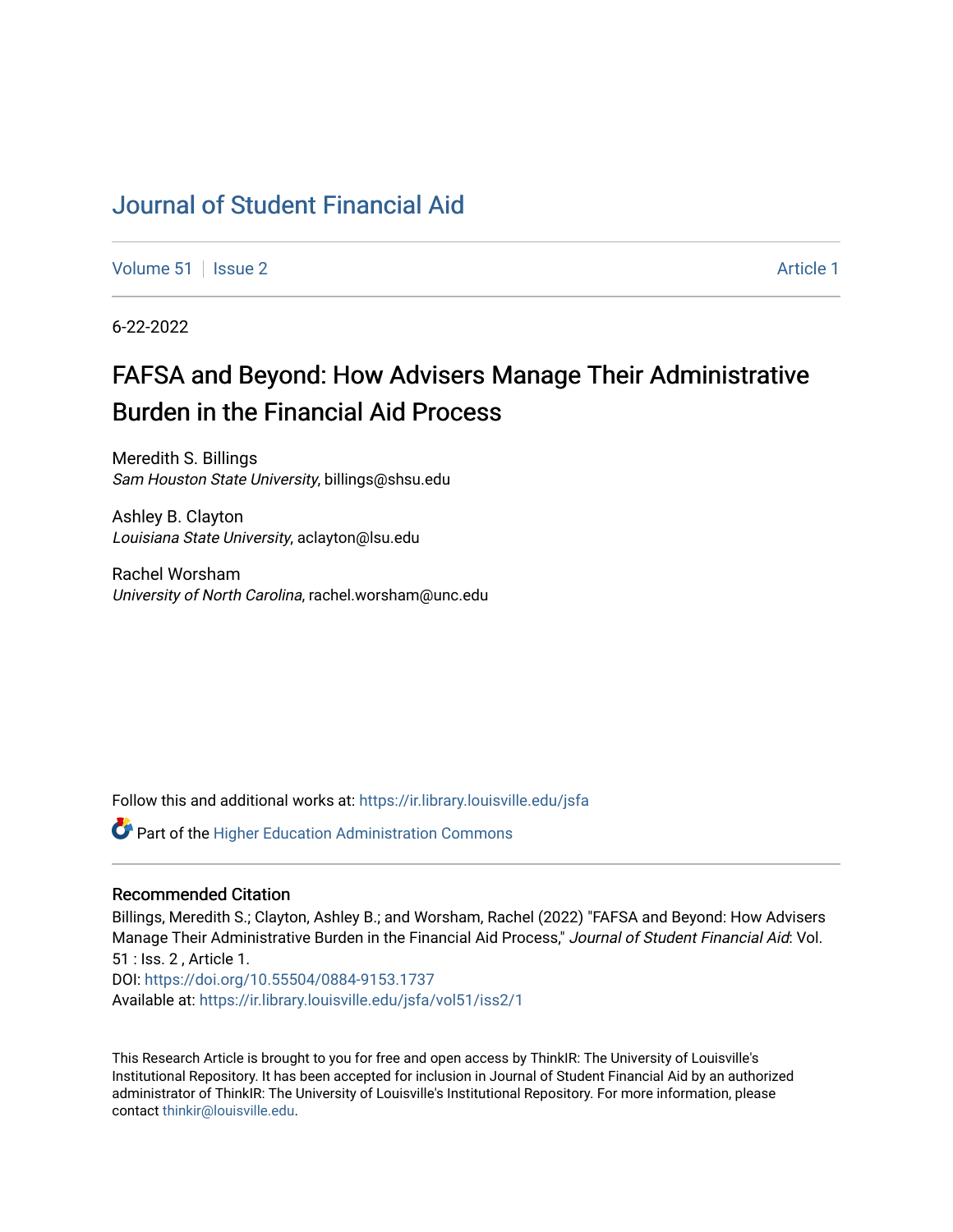## FAFSA and Beyond: How Advisers Manage Their Administrative Burden in the Financial Aid Process

### Cover Page Footnote

We thank Linda Sax, the anonymous referees, and audience members of the Association for the Study of Higher Education conference for their thoughtful comments and suggestions on this work. We also thank the CAC program staff and CAC advisers for their participation and assistance with this study.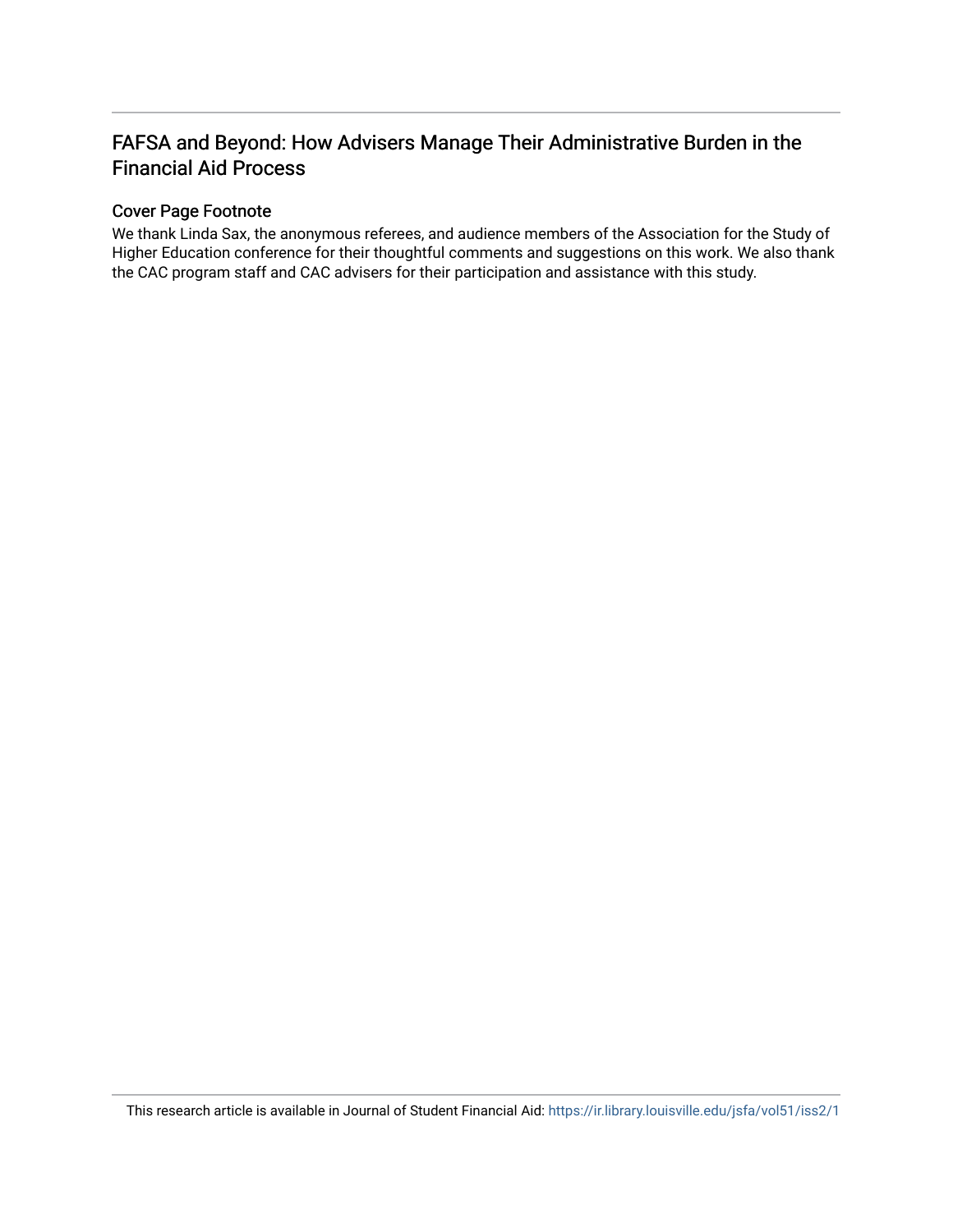# **FAFSA and Beyond: How Advisers Manage Their Administrative Burden in the Financial Aid Process**

### **By Meredith Billings, Sam Houston State University; Ashley Clayton, Louisiana State University; Rachel Worsham, University of North Carolina**

*Access to financial aid is crucial in ensuring that students can afford college. Students must file the FAFSA to access federal financial aid and usually the FAFSA is also required for state and institutional aid (U.S. Department of Education, n.d). Prior research has shown, however, that the FAFSA is complicated and burdensome to complete and often acts as a barrier*  instead of an entry point to college (Bettinger et al., 2012; Bird & Castleman, 2016; Dynarski & Scott-Clayton, 2006, *2008; Dynarski et al., 2013). Given these barriers in accessing aid, some high schools employ college advisers or other school staff to assist students in the financial aid process (Civic Enterprises, 2011; Dunlop Velez, 2016). This single case study explores how College Advising Corps (CAC) advisers perceived their role in the financial aid process and how they discuss college expenses, financial aid, and debt with students. Guided by social capital theory (Coleman, 1988) and administrative burden framework (Herd & Moynihan, 2018), we find that CAC advisers, in their role as a social capital resource, experience learning, psychological, and compliance costs when assisting students to navigate the financial aid bureaucracy. They employ different strategies to overcome, manage, and cope with these costs.*

### Keywords: *financial aid staff; college access, advising*

Concerns about paying for college are often a significant barrier for students when deciding whether to enroll in postsecondary education (Page & Scott-Clayton, 2016). While there is needbased financial aid available to help students pay for college, the process to apply for aid through Concerns about paying for college are often a significant barrier for students when deciding whether to enroll in postsecondary education (Page & Scott-Clayton, 2016). While there is no based financial aid available to hel Foundation, 2015; Dynarski & Scott-Clayton, 2006; Kantrowitz, 2009). Despite the important role that financial aid plays in students' ability to pay for college, Kofoed (2017) found that 19% of college students who were eligible for financial aid did not complete the FAFSA. Of those students who filed the FAFSA, many applied after the state priority deadline, which tended to decrease the amount of eligible aid that these students were awarded because funds were often distributed first to filers who applied on-time (King, 2004; Page et al., 2020). In the analysis conducted by King (2004) with the National Postsecondary Student Aid Survey, 55% of filers applied after the state deadline (April 1) with 22% applying in April or May and 33% applying in June or later. Page et al. (2020) found that Texas students with the lowest EFCs (Expected Family Contributions) who filed their FAFSAs after February 1, but before the priority deadline missed out on the most institutional aid.

Given the complexities in accessing financial aid, some high schools employ college advisers or other school staff to assist students in the financial aid process (Civic Enterprises, 2011; Dunlop Velez, 2016). Often, these school staff are valuable resources to guide students on how to complete their FAFSAs and other necessary financial aid forms such as state financial aid applications or the CSS Profile. Beyond the FAFSA, college advisers can help students seek out and apply to external scholarships, explain the differences among sources of aid, and apply their knowledge to evaluate financial aid award letters. However, not all high schools have staff whose duties include helping students navigate the financial aid process (Dunlop Velez, 2016). Furthermore, high school counselors are often too overburdened with noncounseling duties to devote time to college-related tasks like financial aid advising (Blake, 2020). Staff who do assist in the financial aid process report that they do not feel well prepared to answer questions about student loans or discuss the strengths and weaknesses among different financial aid packages (NACAC, 2007). In a recent 2017 survey by the National Association for College Admission Counseling (NACAC), less than one-third of secondary counselors worked at schools that provided training for financial aid (NACAC, 2018).

Given the need for more assistance with the college-going process, the College Advising Corps (CAC) was created in 2005 to address these gaps in college access and success especially for first-generation, low-income, and students of color. CAC places recent college graduates in public high schools to assist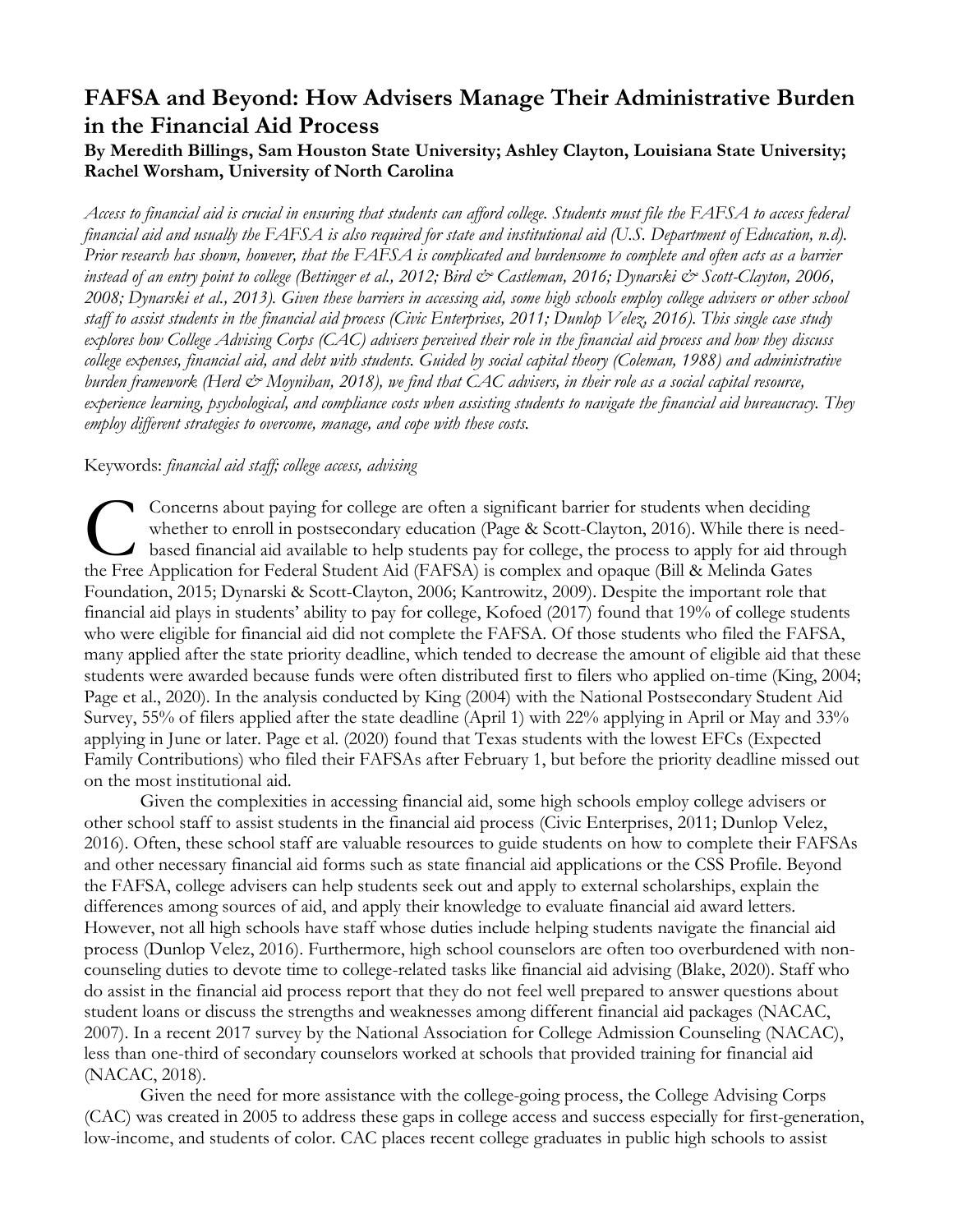students with applying to college and financial aid. This near-peer model helps to supplement the work of school counselors and ideally increases the college-going rate for the partner high school (College Advising Corps, n.d.a; Horng et al., 2013).

While some studies have examined the role of CAC in the college-choice process (Bettinger & Evans, 2019; Bettinger et al., 2018; Gurantz et al., 2020), this is one of the first studies that explores the role that CAC advisers play in the financial aid process. We selected the CAC program to study because they are one of the largest college advising programs in the nation - reaching 240,000 students in the 2019-20 year (Hurd, 2019). We focused on college advisers because concerns about college costs shape the advice that college advisers give to students. For example, McDonough and Calderone (2006) found that college advisers directed students into lower cost options such as community colleges when students mentioned their lack of ability to pay instead of explaining alternative options to fund their education through either student loans or scholarships.

#### **Purpose of the Study and Research Questions**

The purpose of this study is to explore the role of CAC advisers in the financial aid process. While many studies have examined the role of college advising in the broader college-choice process (Clayton, 2019; Phillips & Reber, 2019; Sullivan et al., 2020), few studies specifically focus on financial aid advising for high school students. This part of the college advising process is critical to understand, as many college-choice decisions are shaped by finances. The central research question that guides this study is: *How do CAC advisers describe/perceive their role in the financial aid process?* Three sub-questions that support the central question are:

- 1. How do CAC advisers build their knowledge about financial aid?
- 2. How do CAC advisers assist students and parents in the financial aid process?
- 3. What barriers/challenges (if any) do CAC advisers experience as they advise students about college finances?

Despite recent attempts to simplify the FAFSA, students continue to have trouble applying to and receiving financial aid (Baum & Schwartz, 2015; Dynarski & Wiederspan, 2012; Narayan, 2020). This study is significant because we seek to understand the role that college advisers play in helping high school students and their families navigate the complex financial aid process and select their financial aid packages. It also adds to the literature on student financial aid as few studies have focused on this unique role by exploring how financial aid advising can shape students' pathways to college. This study also serves a practical purpose, as the findings will help CAC to refine their training materials and resources to better educate their advisers on how to discuss college expenses, assist students and their families to apply for financial aid, and help them to understand their financial aid packages.

### **Background on College Advising Corps**

Since 2005, the College Advising Corps has grown from its founding program at the University of Virginia to serving students in 17 states (College Advising Corps, n.d.b.). In 2019-20, there were 829 CAC advisers serving approximately 240,000 students in 782 high schools (Hurd, 2019). The mission of the program is to increase the college enrollment for students who are low-income, first generation, or attended underserved high schools (College Advising Corps, n.d.a). CAC places recent college graduates (who are typically 21-23 years old) from partner colleges in high schools to serve as full-time college advisers, and these advisers are hired and trained by the CAC partner colleges. Advisers are required to have bachelor's degrees and usually serve in their roles for two years. They provide guidance on all college application matters including college and career searches, the SAT and ACT, and college essays (College Advising Corps, n.d.c). In addition, college advisers assist students with the financial aid process. Specifically, advisers help students complete their FAFSAs, interpret financial aid award letters, and apply for scholarships. The College Advising Corps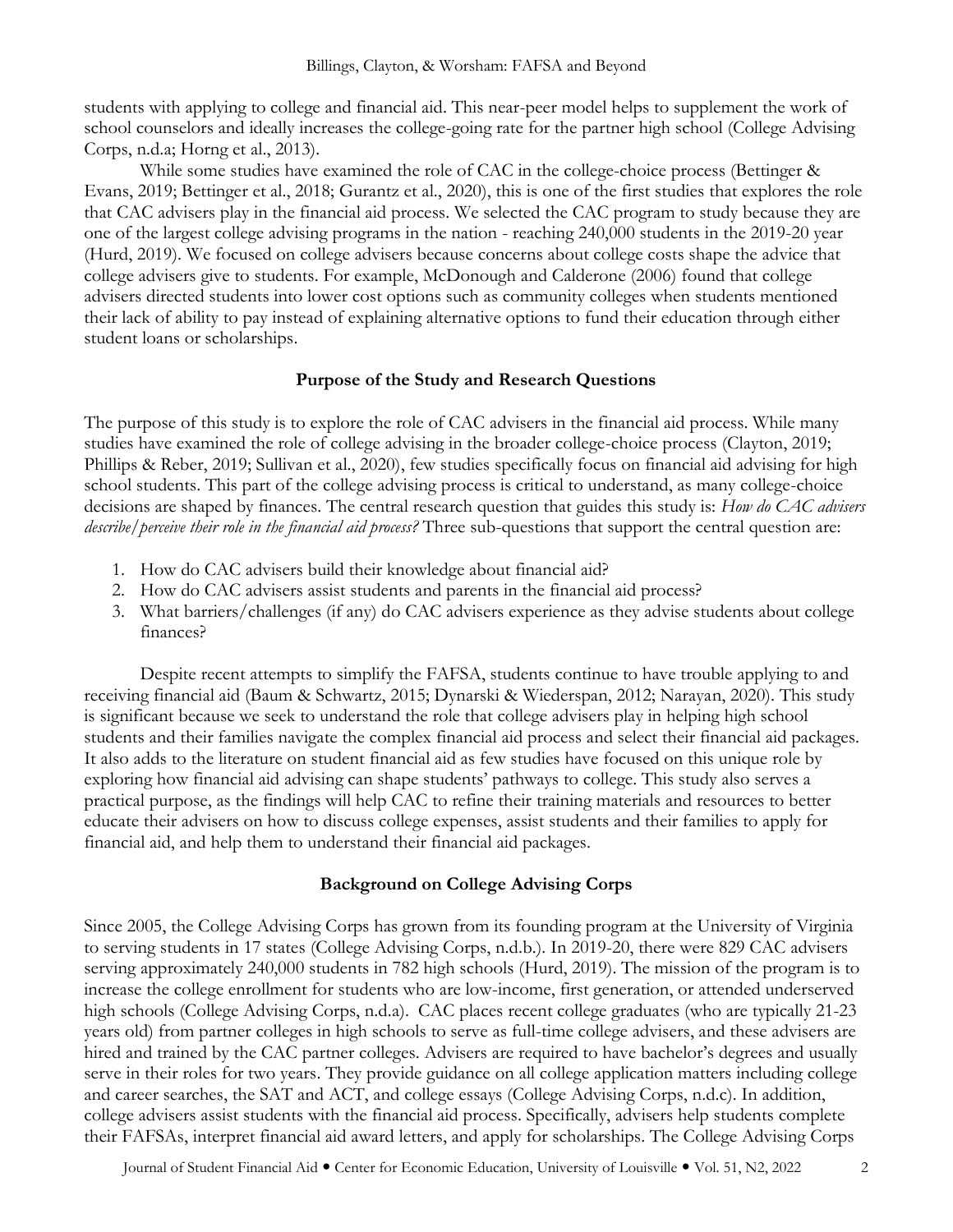places an emphasis on the advisers' role in the financial aid application process, as two out of their eight Key Performance Indicators (KPIs) are FAFSA completion and scholarship money received (College Advising Corps, n.d.d).

While advisers serve all students in their assigned high schools regardless of grade level, they spend the majority of their efforts assisting 12th grade students. How advisers engage students and their parents vary based on the school context and their preferred advising style. During the school day, most advisers meet with students either one-on-one or within small groups, with the frequency of these meetings depending on students' unique needs. Advisers also meet with parents, but typically they would meet with parents and students together. The content of these meetings are specific to the student-parent pairs and which stage they are in for applying to or enrolling in college. While there is no standard operating advising procedure for all students, the content and goals of these meetings are informed by CAC's KPIs.

### **Conceptual Framework**

This study is framed by social capital theory and Herd and Moynihan's (2018) administrative burden framework. Social capital theory refers to the resources, knowledge, and outcomes that are created because of relationships among people (Coleman, 1988). Social capital theory has been utilized extensively in college access research to understand how students receive information about and support during the college-going process (Clayton, 2019; Perna, 2006; Stephan, 2013). In the context of financial aid advising, social capital theory refers to the information that is provided to students on how to pay for college, the norms and processes that students need to follow to apply for financial aid, and the trust and strong relationships that are established between students and advisers that enables advisers to discuss sensitive topics around paying for college.

For the most part, students access financial-aid-related college knowledge in their homes, communities, and schools. First-generation students, who are likely to be low-income and students of color, may not have access to financial-aid specific college knowledge in their homes, as their parents did not attend college and consequently did not need to apply for financial aid (George-Jackson & Gast, 2014; Perna, 2006). Students who are unable to receive help completing their financial aid applications at home often turn to school personnel for assistance. CAC advisers, who are situated in high schools, can help fill this knowledge gap by connecting students to resources and training on financial aid so they can understand how to apply to financial aid, the type of aid available, and which options are best suited to their circumstances. CAC advisers are also connected to CAC advisers across the state and they are able to use this network and its knowledge to the benefit of their students. Since we center CAC advisers in our study, we use social capital theory to emphasize the importance of their function as social capital resources for their students on financial aid. Through CAC advisers' interactions with their students and the building of strong, trusting relationships over time, CAC advisers can increase students' social capital which may ultimately affect whether and where students go to college.

While social capital theory explains the importance of the transfer of financial aid-related knowledge, norms, and processes from college advising professionals to students (Clayton, 2019), it does not explain the challenges that college advising professionals face when learning about financial aid and managing the financial aid bureaucracy. Our second theoretical framework, administrative burden, fills this gap. Drawing from literature in psychology, economics, and public administration, administrative burden refers to three types of costs (learning, psychological, and compliance) that individuals experience when interacting with the government (Herd & Moynihan, 2018). Learning costs include understanding the eligibility requirements and the information needed to apply to governmental assistance. Compliance costs include the time, money, or resources needed to follow the administrative rules and procedures to apply for assistance. Psychological costs refer to the stigma of applying to governmental assistance, the stress and potential frustrations of interacting with the government, and/or the loss of autonomy and power over the outcome given the bureaucracy (Herd & Moynihan, 2018).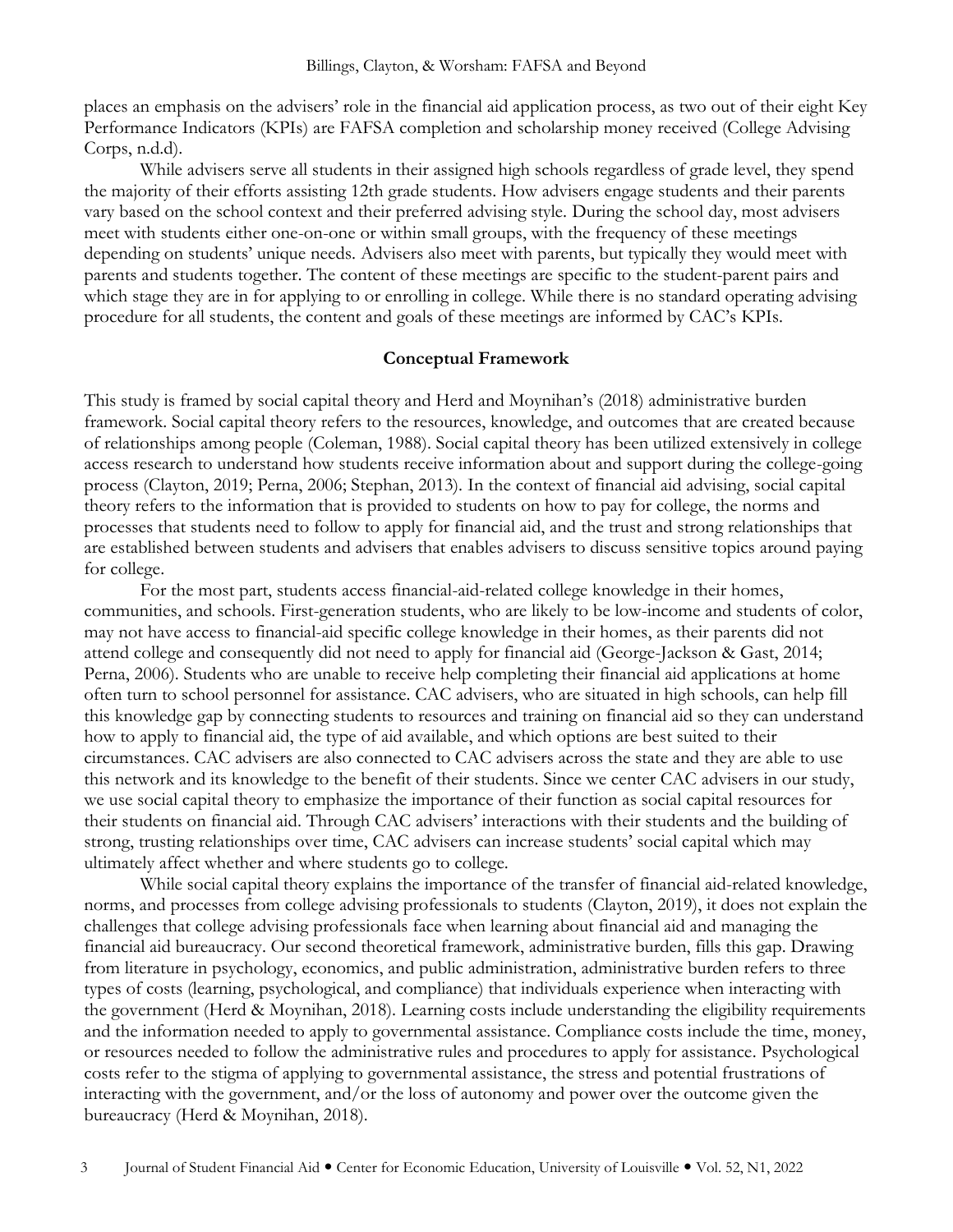While typically administrative burden has been applied to examine people's experience interacting with the government, Herd and Moynihan (2018) emphasize the role that third parties such as non-profit organizations, civic or faith-based groups, private service providers, etc. can play to lessen or overcome these burdens. These non-governmental actors can reduce the learning costs by providing clear explanations of the policy, decrease the compliance costs by assisting with the application process, or lower the psychological cost by conveying compelling messages about the importance of the program or the deservingness of its recipients. Herd and Moynihan (2018) explain how burdensome policies create opportunities for new industries and jobs to arise to help the public reduce the administrative burden. However, prior research has often overlooked the administrative burden that these third parties face when interacting with the government on behalf of their clients. This study explores the administrative burden of one of these third parties - CAC advisers - and how they manage their administrative burden when helping students navigate the financial aid bureaucracy.

### **Literature Review**

To gain a better understanding of financial aid advising at the high school level, we drew on several bodies of literature. In this section, we explain the complexity of FAFSA and synthesize the barriers and challenges that students face in accessing financial aid for college. Then we review studies that are most aligned with the purpose of our study, which includes FAFSA intervention experiments and research on financial aid advising.

### **FAFSA, Administrative Burden, and Barriers to Financial Aid**

The path to college involves many complex steps, and high school students need assistance to successfully manage and complete the college-going process (Klasik, 2012). Students who cannot afford to self-fund their college education can use financial aid to pay for college. In order to receive federal financial aid, as well as most state and institutional aid, students need to complete the FAFSA. The FAFSA is a free application for federal financial aid that requires students to answer over a hundred questions on their (and their parents') income, investments, and household demographics (U.S. Department of Education, 2020). It is managed by the federal government and students receive grants, loans, and/or work-study based on their answers to the questions on the application.

Despite their need for financial aid, many low-income students did not submit the FAFSA (Klasik, 2012). In the 2011-2012 application cycle, nearly two million low-income students did not file (Bill & Melinda Gates Foundation, 2015). Failure to file the FAFSA is incredibly costly, as low-income students, on average, forwent \$9,741 in grants and loans when they failed to apply for aid (Kofoed, 2017).

Given that some students lose out on eligible financial aid, researchers have sought to understand why students fail to file the FAFSA. The most commonly cited reasons for not filing include: perceived ineligibility for aid, lack of information on how to apply, privacy concerns, time constraints, missing or inaccessible documents needed to apply, lack of awareness of the FAFSA, or missing the application deadline to apply (Ifill, 2016; Kantrowitz, 2009; King, 2004). These reasons underscore the learning and compliance costs that students faced in the application process, as students were not only deterred by the complicated application procedures but also lacked financial aid-related knowledge to successfully complete the form (Bettinger et al., 2012; Bill & Melinda Gates Foundation, 2015; Dynarski & Scott-Clayton, 2006; Kantrowitz, 2009).

Given that the complexity of the FAFSA is often recognized as a barrier to college (Bettinger et al., 2012; Bird & Castleman, 2016; Dynarski & Scott-Clayton, 2006, 2008; Dynarski et al., 2013), politicians and policymakers have attempted to simplify it by reducing the administrative burden. Their simplification attempts included making it easier to automatically transfer tax information through the IRS Data Retrieval Tool or to use tax information from two years prior through the Prior Prior Year policy (Dynarski &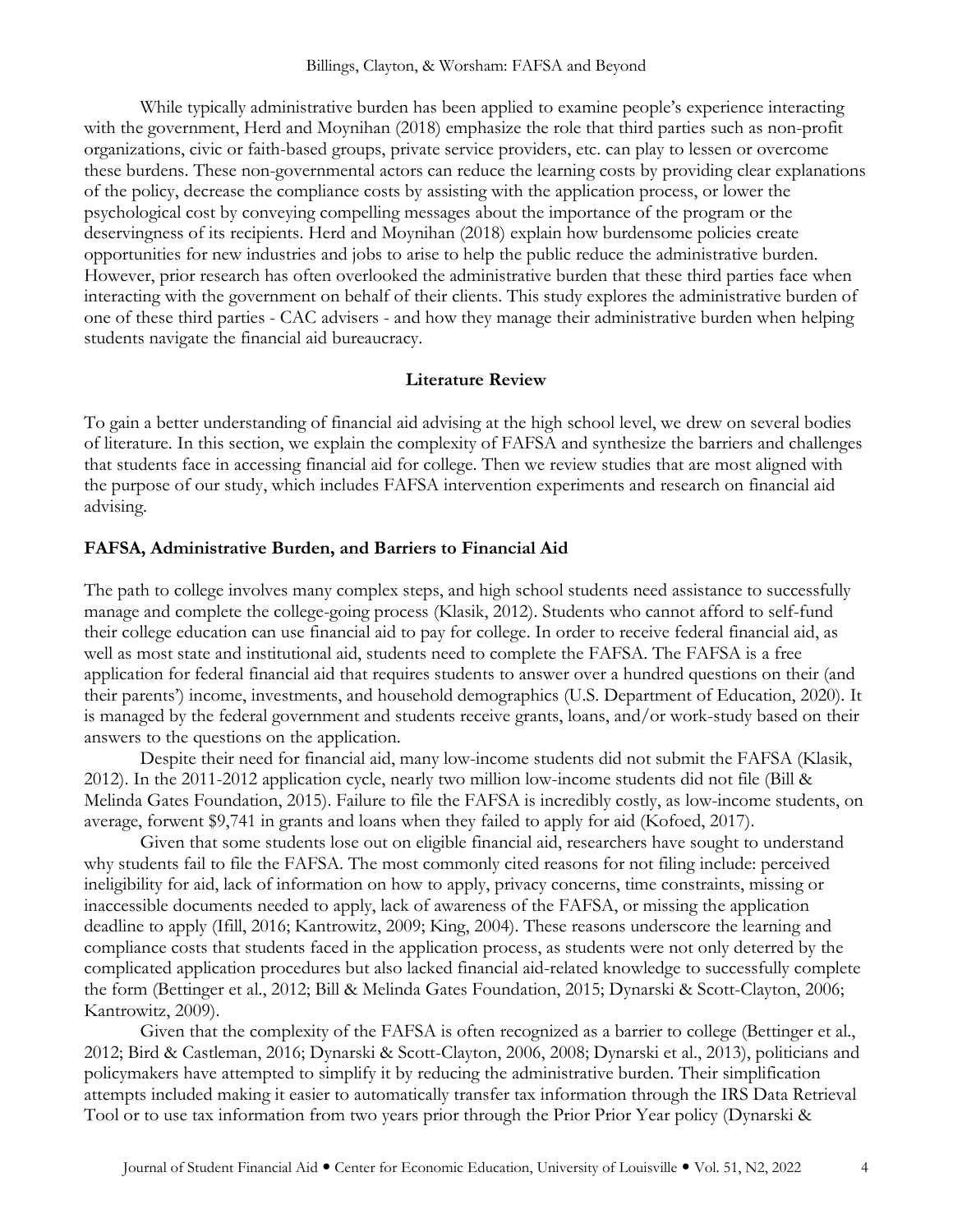Wiederspan, 2015). However, one of these simplifications - the IRS Data Retrieval Tool - has failed to increase college enrollment (Narayan, 2020).

In addition to the learning and compliance costs students faced with the FAFSA, the U.S. financial aid system posed high learning costs. Specifically, prior literature indicated that misinformation about financial aid impacted students' college-going decisions. Specifically, low-income students were more loan averse and less likely to take out loans, which typically made up sizable portions of their financial aid packages (Avery & Hoxby, 2004; Boatman et al., 2017; Cunningham & Santiago, 2008; Perna, 2008). Researchers have proposed several explanations for this phenomenon. While some suggested that lowincome parents with prior financial difficulties may advised their child to avoid loans (Avery & Hoxby, 2004; Burdman, 2005), others argued that loan aversion was the result of misperceptions about the financial benefits of college (Perna, 2008). In addition, loan aversion has affected college choice decisions as students who were loan averse were more likely to attend the local community college or other lower-priced institutions, enroll part-time, and/or work full-time to cut down on college expenses (Cunningham & Santiago, 2008). Once enrolled, students who were loan averse were more likely to fail coursework, default on existing loans (Barr et al., 2019), and less likely to persist to the next semester (Cunningham & Santiago, 2008).

### **Financial Aid and College Advising**

In the last ten years, there have been several financial aid interventions aimed to increase college enrollment (Bettinger et al., 2012; Bird et al., 2017) and college persistence (Castleman & Page, 2016). Barr et al. (2019) also conducted a more recent intervention that targeted loan applicants to make more informed and active decisions on the amount of loans that they borrowed. However, these financial aid interventions used either low-touch methods (i.e. texts or emails) or one-time meetings to change students' behaviors. The majority of these interventions also focused exclusively on FAFSA completion (Bettinger et al., 2012; Bird et al., 2017; Castleman & Page, 2016). CAC advisers differ from these interventions because they were able to build and sustain relationships with students over time and they offered more assistance and guidance beyond just FAFSA completion or the amount of loans to borrow.

The studies that did address financial aid advising in high school focused on how students learned about college costs and how they navigated the complexities of applying for financial aid (Greenfield, 2015). This sole focus on students in the literature misses the important role that third parties like high school staff and CAC advisers play in the financial aid process as it does not address how the perceptions, knowledge, and attitudes of college-related social capital resources like high school staff and CAC advisers can shape the type of advice and guidance given to students. For example, McDonough and Calderone (2006) found that when there was a mismatch in socioeconomic backgrounds between middle-income college advisers and low-income students, advisers' assumptions about these students led them to encourage lower costs options such as community colleges instead of educating them on how to access financial aid to pay for college. In Oklahoma, politically conservative advisers of a state financial aid program were more likely to support changes that increased the administrative burden of the program while politically liberal advisers were more opposed to these changes due to concerns about equitable access (Bell et al., 2020). These findings were particularly striking because advisers had considerable discretionary power as they disseminated information about the program, certified which students met the criteria, and interpreted the program rules when necessary (Bell et al., 2020). These studies emphasize that college advisers often serve as the gatekeepers for financial aid and their assumptions, perceptions, and beliefs may influence the type of guidance that they give to students. This study seeks to add to the literature on financial aid advising by centering CAC advisers in that process and understanding how they perceive their role in helping students navigate the financial aid system.

### **Case Study Approach**

### **Research Method**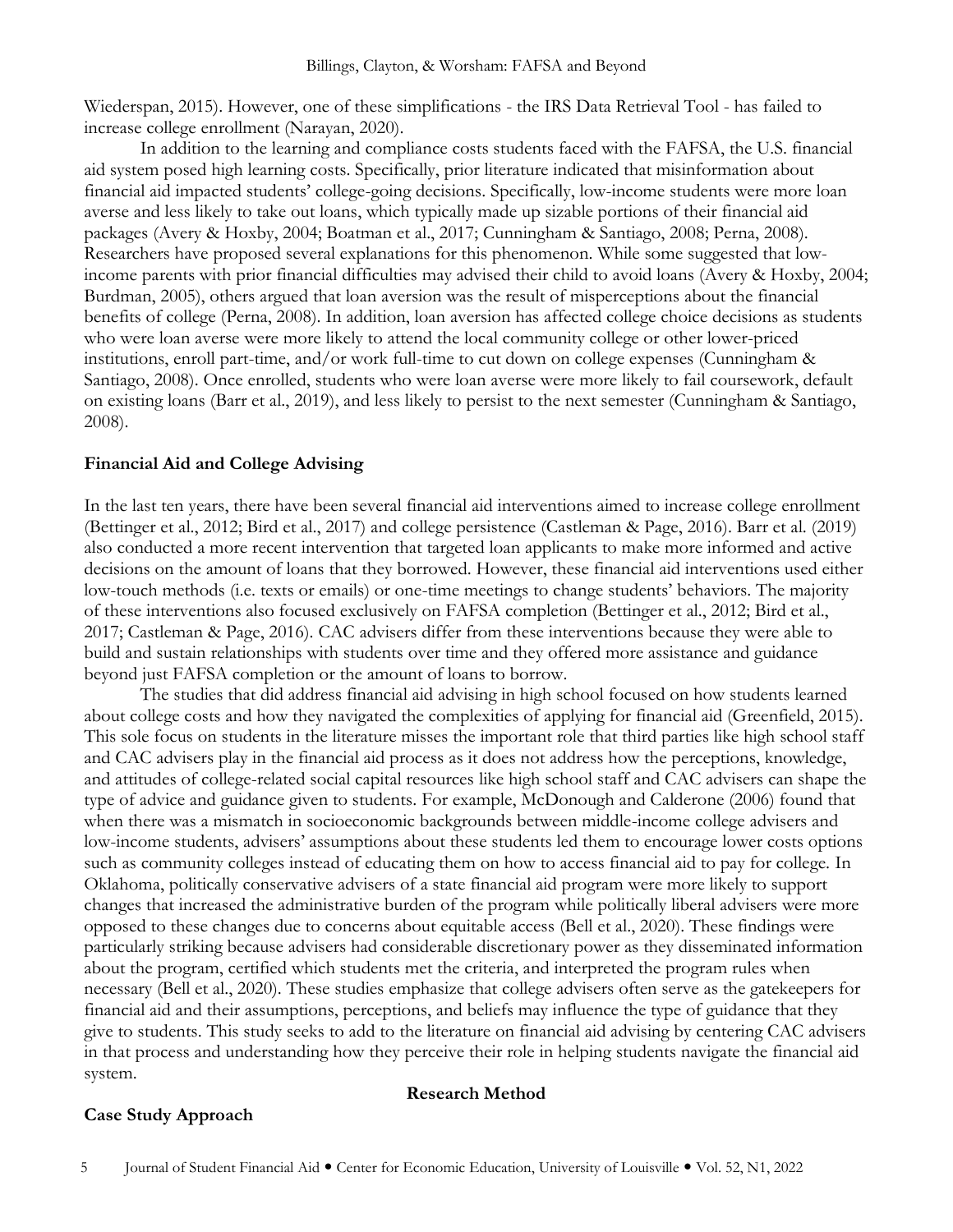We employed qualitative research methods to answer the central research question: *How do CAC advisers describe/perceive their role in the financial aid process?* To best understand CAC advisers' role, we employed a single instrumental case study approach. Using multiple forms of data, this study examines a real-life, bounded system, identified as a "case" (Creswell, 2013; Yin 2012, 2014). The primary goal of a single instrumental case study is to explore a phenomenon within a "bounded system" and not to necessarily develop generalizable conclusions (Stake, 1995). Through a single instrumental case study, our goal was to gain a general understanding of financial aid advising practices through a case bounded by place and time (Creswell, 2013; Stake, 1995). Specifically, all the participants served as college advisers in the same CAC program, worked in public high schools in the same state, and were employed during the same academic year. We recognize that CAC programs vary and financial aid advising also varies; however, we examined one particular case of CAC advisers to learn more about how college advisers approach financial aid advising.

### **Participants**

We conducted one-on-one semi-structured interviews with 13 CAC advisers who served in the 2018-19 academic year. The CAC program that we examined in this study was located in the southeastern region of the United States, and the advisers in our sample served in 11 out of the 15 CAC partner high schools. The majority of participants were located in urban school districts, which is representative of the distribution of CAC advisers across the state. Table 1 provides an overview of the participant profiles. The sample was primarily women as only one man participated. Eight participants identified as Black/African American, three participants identified as White, and two participants identified as bi-racial (Black and White). In college, nearly half of the advisers were first-generation college students.

### **Table 1**

*Participant Profiles*

| Pseudonym | Gender | Race                                         | <b>Year in GCAC</b><br><b>Position</b> | <b>First-Generation</b><br><b>College Student</b> |
|-----------|--------|----------------------------------------------|----------------------------------------|---------------------------------------------------|
| Aaliyah   | Woman  | Black/African American                       | First                                  | $\rm No$                                          |
| Chasity   | Woman  | Black/African American                       | Second                                 | $\rm No$                                          |
| Elizabeth | Woman  | Bi-Racial: White &<br>Black/African American | First                                  | Yes                                               |
| Jane      | Woman  | White                                        | Second                                 | $\rm No$                                          |
| Kori      | Woman  | Black/African American                       | First                                  | Yes                                               |
| Lisa      | Woman  | White                                        | First                                  | $\rm No$                                          |
| Louise    | Woman  | Black/African American                       | Second                                 | $\rm No$                                          |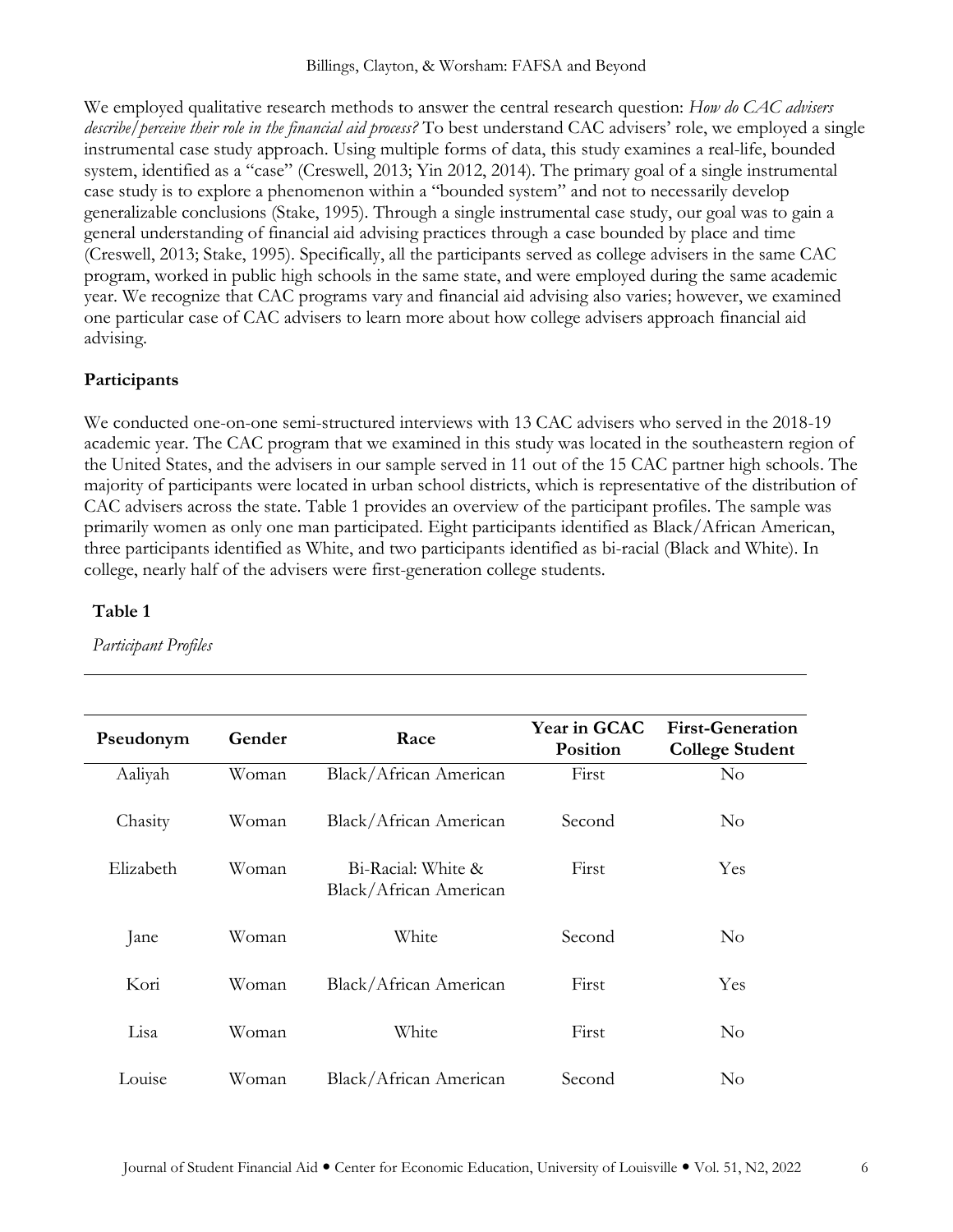| Sarah    | Woman | Black/African American                       | Second | Yes      |
|----------|-------|----------------------------------------------|--------|----------|
| Stacey   | Woman | Black/African American                       | Second | Yes      |
| Taylor   | Woman | Bi-Racial: White &<br>Black/African American | First  | $\rm No$ |
| Tristan  | Man   | Black/African American                       | Second | Yes      |
| Victoria | Woman | White                                        | First  | $\rm No$ |
| Zoey     | Woman | Black/African American                       | First  | Yes      |

Billings, Clayton, & Worsham: FAFSA and Beyond

CAC advisers had varied personal experiences with financial aid when in college. In the participant demographic survey before their interview, CAC advisers were asked whether they received the following type of financial aid while in college: Pell Grant, state merit aid scholarship, institutional grant/scholarship, loans, federal work study, or another source of financial aid. Table 2 provides an overview of the financial aid that CAC advisers received when in college. Most advisers (11 out of 13) used loans to pay for their college education. In contrast, less than half of advisers (46%) received either institutional grants/scholarships or federal work-study. Approximately two-thirds of advisers were Pell Grant recipients (eight advisers) or received the state merit aid scholarship (nine advisers). On average, CAC advisers accepted funding from three sources of aid to help them pay for college with three advisers receiving all five sources of financial aid (23%) and two advisers receiving only one source of financial aid (15%; either loans or the state merit aid scholarship). Advisers self-reported which type of financial aid that they received in college so there may be recall errors in their responses.

### **Table 2**

*Financial Aid Received While in College*

| <b>Type of Financial Aid Program</b> | Percent  | <b>Number of Recipients</b> |
|--------------------------------------|----------|-----------------------------|
| Loans                                | 84.6%    | 11                          |
| State Merit Aid Scholarship          | $69.2\%$ | 9                           |
| Pell Grant                           | $61.5\%$ | 8                           |
| Institutional Aid                    | $46.2\%$ | 6                           |
| Federal Work Study                   | $46.2\%$ | 6                           |
| Other Financial Aid                  | $7.7\%$  | 1                           |

### **Data Collection**

For this project, we partnered with the CAC program to conduct the study. We received email addresses for CAC advisers from the director of the program and emailed advisers in September 2018 to invite them to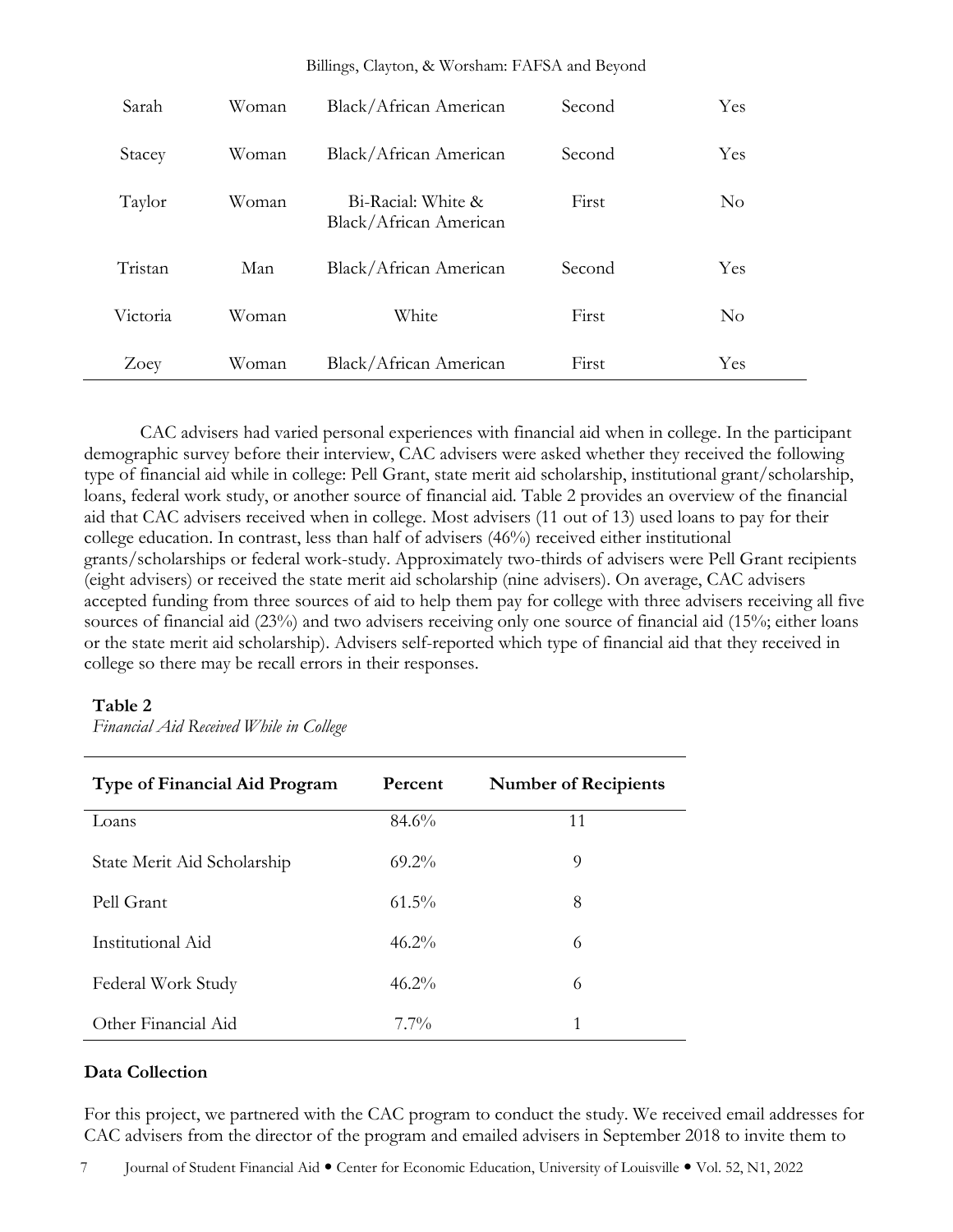participate in the study. Advisers who wanted to participate filled out a participant demographic survey and scheduled an interview time. In October 2018, the first and second authors conducted one-on-one semistructure interviews at the CAC partner institution during an in-service training session. Each interview was face-to-face and lasted approximately 35-60 minutes. Part of the 20-question interview protocol focused on financial aid topics, such as the FAFSA, financial aid packages, college expenses, student loans, etc. that advisers discussed with students and their families. The findings reported in this paper focus only on the subset of financial aid questions because we wanted to examine financial aid advising specifically. Each adviser selected their own pseudonyms to maintain participant confidentiality.

### **Table 3**

*Data Sources*

| Source                       | Description                                                       | Time/Length  |
|------------------------------|-------------------------------------------------------------------|--------------|
| Participant Interviews       | 13 interviews (35-60 minutes<br>each)                             | $10.5$ hours |
| <b>Training Observations</b> | 5 sessions                                                        | 5.25 hours   |
| Informational Interview      | CAC Director<br>former CAC Director<br>Grad Assistant             | 1.5 hours    |
| Informational Interview      | State Financial Aid Agency staff<br>member                        | 1 hour       |
| Financial Aid PowerPoints    | 3 from CAC trainings<br>1 from State Financial Aid Agency         | 189 slides   |
| Documents and Handouts       | 9 documents from CAC program<br>2 from State Financial Aid Agency | 19 pages     |

In order to create a fuller picture of the financial aid advising of the CAC advisers, we used other sources of data to triangulate our findings. First, we asked the program to provide us with the financial aid training materials, which included handouts, PowerPoints, advising tools, and financial aid session topics. The first author conducted five observations at training sessions during the 2018 summer orientation. Second, we met with the CAC staff to discuss the program and its history. Third, the first author conducted an informational interview with a staff member at the State Financial Aid Agency (pseudonym), who partners with CAC on financial aid topics. The observations of trainings, the analysis of training materials, and interviews with CAC and the State Financial Aid Agency staff helped us gain a better understanding how CAC advisers learned about and were trained on financial aid topics. Table 3 provides an overview of the data sources that we used in our study.

### **Data Analysis**

We conducted two major rounds of data analysis: first we analyzed the interview data as part of our larger study on college advising, and then we reanalyzed the data focused on financial aid advising. All interviews were transcribed verbatim, and we read through the transcripts before we began coding. We used a computer-based coding platform, Dedoose, to conduct multiple rounds of coding. We finalized our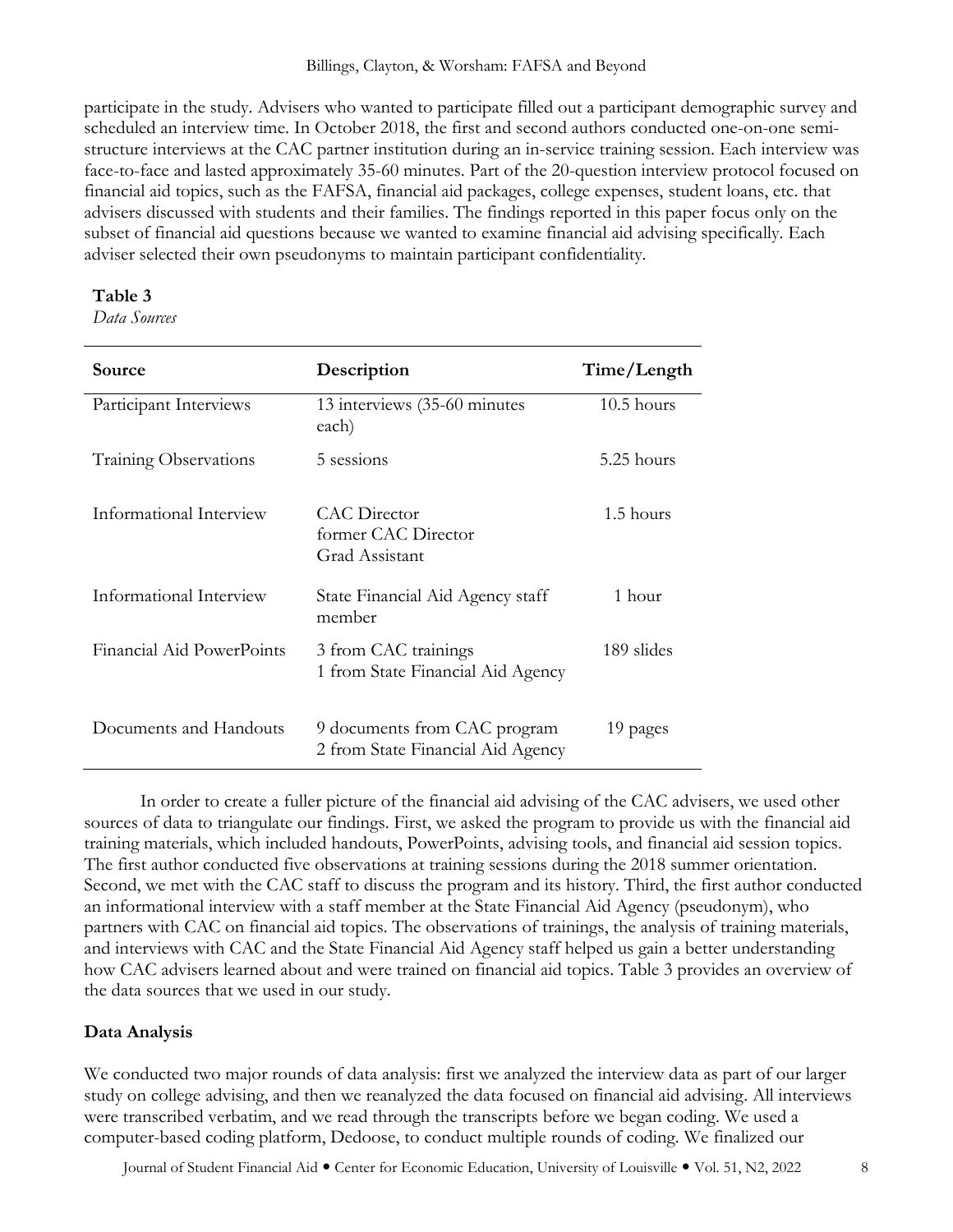codebook after three rounds of open coding and several peer debriefing sessions. All transcripts were then recoded with the final codebook. In addition to the transcript data, we analyzed the financial aid documents based on topics covered and hours spent as well as discussed what we learned from the informational interviews about the CAC advisers and their financial aid advising. Referencing the central research question and the sub-research questions, we sorted the codes that best answered the research questions and identified larger themes within the data. To validate our preliminary themes, we gathered supportive evidence from both the interview transcripts and additional data sources.

Throughout the data analysis process, the research team worked collectively to discuss the research findings and our own positionalities. In addition to our aligned research interests on college access and affordability, we all have professional work experience in college advising. The first author worked in undergraduate admissions, volunteered for Let's Get Ready (a college access program), and conducts research on financial aid policies and student debt. The second author worked in TRIO Upward Bound and undergraduate admissions for five years, and is knowledgeable about college advising and the financial aid process. Notably, the third author served as a college adviser with a CAC program, and has experience advising students on financial aid. We held several peer-debriefing sessions (Lincoln & Guba, 1985) throughout the data analysis process and often asked each other critical questions. Overall, our full-time experience working in undergraduate admissions and college access programs aided in our understanding of financial aid advising. We were able to focus on the trustworthiness of our findings by using multiple sources of data and working together as a research team.

### **Findings**

We found four salient themes from our case study analysis. The first theme, *Advisers used Multiple Resources to Supplement the CAC Training*, addressed the first research question on how CAC advisers built their knowledge on financial aid. The second theme, *Advisers Discussed FAFSA, College Costs, Types of Aid, and Affordability*, answered the second research question on how CAC advisers assisted students and parents in the financial aid process. The third and fourth themes, *Students' Lack of Knowledge and Mistrust About the Financial Aid Process* and *Some Advisers Felt Insecure about Financial Aid Advising*, addressed the third research question on what barriers or challenges that CAC advisers faced as they advised students on college finances.

### **Advisers used Multiple Resources to Supplement the CAC Training**

Given their varied backgrounds and personal experiences with financial aid (see Table 2), CAC advisers received training from CAC to either introduce or deepen their knowledge on financial aid. They participated in a month-long summer training as well as five in-service trainings during the year. For most financial aid trainings, first- and second-year advisers attended the same session. However, there were some training sessions where the first- or second-year advisers were divided to participate in separate trainings on financial aid.

During the summer training, CAC advisers spent 5-6 hours on financial aid, which represented approximately 70-80% of one day on financial aid out of the 18 days of summer training. These sessions included an overview of financial aid, the state merit aid scholarship, external scholarships, and lessons from financial aid empirical research. These sessions were either presented by CAC staff, staff at the State Financial Aid Agency, or the partner college's staff. For the bimonthly in-service training, there was typically one session out of the 11-14 sessions on financial aid. Collectively, these sessions covered FAFSA, loans, and financial aid award letters and were presented by CAC staff or the partner college's director of financial aid.

Combining the time spent on financial aid training between the summer and in-service trainings, second year CAC advisers spent 11.5 hours on financial aid training and first year CAC advisers spent 10.25 hours on financial aid training. This represented 10-12 training sessions on financial aid out of the 152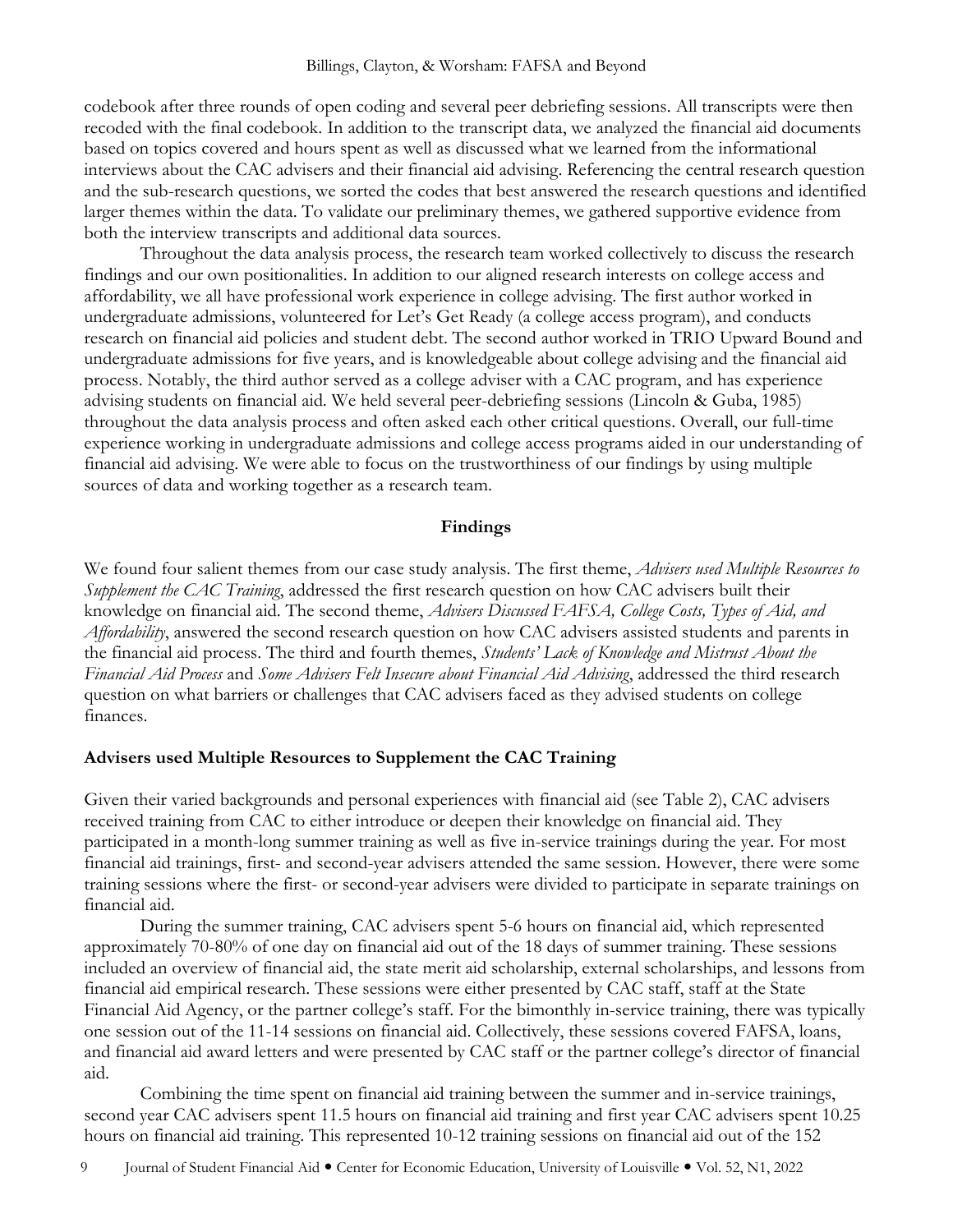training sessions that CAC advisers received during the year (approximately 7-8% of the training sessions or about 1.5-1.67 days spent on financial aid training). Based on our analysis of the financial aid training material, there was more emphasis on training CAC advisers to assist students and their families to complete the FAFSA and less emphasis on training CAC advisers on what is traditionally thought of as financial aid "advising" such as how to select among different financial aid packages or how to understand the costs of college.

Instead, the majority of CAC advisers' training was spent on discussing the college admission process instead of financial aid. They learned how to advise students on their college options and participated in several mock advising sessions where second year advisers demonstrated how to advise based on specific advising scenarios. CAC advisers also had sessions on how best to advise specific subpopulations of students (e.g. undocumented students, students below 2.0 GPA, homeless students, foster youth, LGBTQ students, student athletes, etc.) for college and participated in several college tours to postsecondary institutions across the state.

Given that less than 10% of their training was spent on financial aid topics, CAC advisers sought out additional resources to supplement their knowledge. Typically, they partnered with external organizations such as the State Financial Aid Agency to present at their schools' FAFSA completion nights and to provide assurance that they are giving students and their families accurate information about financial aid. The State Financial Aid Agency administered the state financial aid programs and provided outreach and education services across the state. A representative of the State Financial Aid Agency explained that part of their outreach included assisting school counselors and other school representatives such as CAC advisers with financial aid procedures such as FAFSA completion. One of the CAC advisers, Jane, explained that they invited the State Financial Aid Agency to their events because they want an, "expert [to] come because we want to make sure that we're giving accurate information. We know things, but they know more because this is what they do on the daily." In addition, some CAC advisers also mentioned that they received more resources and trainings on financial aid because their school districts were served by a non-profit education organization whose mission is to increase college access and success for all students within the district. This non-profit education organization also hosted FAFSA completion nights and trainings for students and their families in the school district.

Besides partnering with external organizations, some CAC advisers independently researched information on financial aid such as scholarship options for their students or searched the internet and other resources to learn more about college costs. Taylor described how she researched topics on college such as financial aid to create presentations for her classroom's large whiteboard:

I have a huge whiteboard that I didn't know what to do [with it] and I have like a spotlight on [certain college topics]...I change my board every month - so like - I have - like a month - and then a to-do list and the spotlight on so whenever I'm doing my spotlight, I do it. Right now, it's on financial aid so I do research at the beginning [of] every month. And [for] most important things I feel like my kids needed to know  $-$  [I] put it on there.

Jane and Victoria also mentioned that they engaged in independent research to find scholarships that are a good fit for their students. Victoria disseminated that knowledge through the counseling blog located on her school's website while Jane directly contacted students with the information.

### **Advisers Discussed FAFSA, College Costs, Types of Aid, and Affordability**

The second theme from this case study centered on the financial aid topics CAC advisers discussed with the students in their high schools. When asked what topics were covered, Chasity listed, "Loans, grants, scholarships, cost of attendance, FASFA, expected family contribution student aid report, work study." Taylor explained how her conversations varied by the students' understanding: "even talking about like financial literacy… every school admin… every kid is a case by case, like I have to gauge what their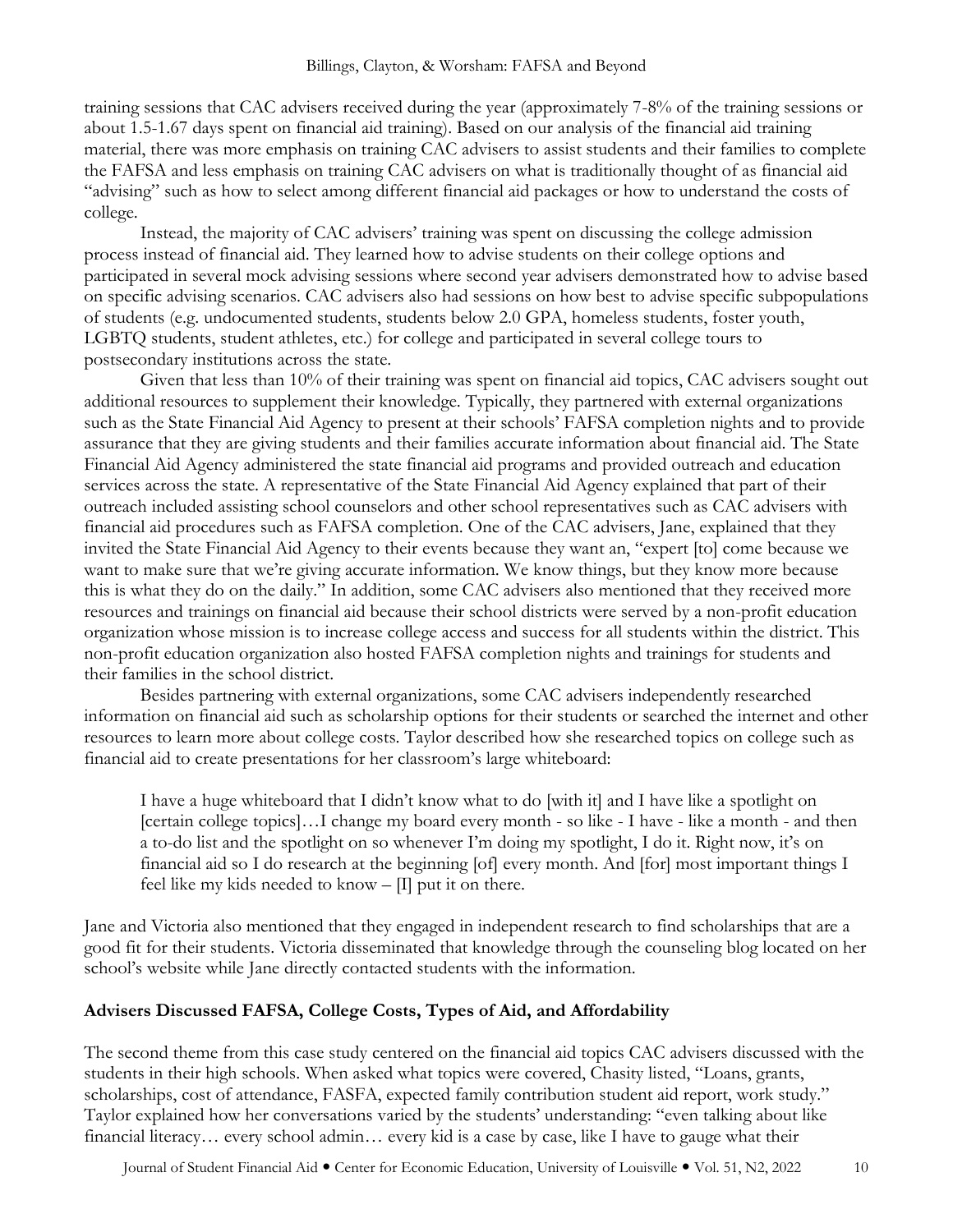understanding of everything is, and that's kind of how I like lead the conversations." CAC advisers discussed financial aid topics through various initiatives such as FAFSA completion sessions, student advising meetings, parent meetings, and external financial aid workshops.

One of the main financial aid topics that CAC advisers focused on is FAFSA. Sarah discussed all the ways she promoted FAFSA completion:

We do FAFSA nights. We always do a Halloween FAFSA night… Then we allow parents to come in our office, open door policy during school days to do FASFA, and the after school by appointment… We do also FAFSA Fridays... We do milk and cookies in computer lab. So, if they do their FAFSA, they get milk and cookies … Oh and a raffle …we try as many way possible to push it because FAFSA's our biggest challenge.

The advisers often have FASFA workshops for both students and parents. In addition to a senior night, Chasity explained that she had, "FAFSA Fridays for parents … where they can come in on Fridays from nine to three and then they can get help with the FAFSA application." Taylor first gave a FAFSA presentation before she held her FAFSA completion night because she, "wanted to have an opportunity for parents to come in and fully grasp what financial aid even is."

After focusing on FAFSA, the next major financial aid topic was cost of attendance. Sarah described, "well as far as cost of attendance, we let them know that that sticker price is not always … the [real price], so don't fear the sticker price." Taylor explained that students "don't know the difference between in-state, out-of-state [college costs]. They don't understand that it costs like a lot of money to go out of state." Advisers expressed the importance of explaining how much college will actually cost and how they tried to help them have a realistic understanding of the cost of attendance.

Once students were admitted to a university, CAC advisers discussed how students plan to pay for college. Jane focused on helping students understand their award letters. She explained, "So, the first session was 'this is an award letter.' This is cost of attendance. This is what it will look like. And I had an example. So, it's pretty much like - let's review this together so you know each component of an award letter." After explaining the basics, advisers then talked to students about scholarships and grants. Sarah explained that she had "a huge scholarship book" and she targeted in-state scholarships to encourage her student to apply for. CAC advisers also posted relevant scholarship opportunities on social media and school websites.

In discussing types of aid and how to finance students' college education, one of the more challenging conversations that CAC advisers faced centered on loans. Sarah said that, "loans [are] a touchy subject obviously because the whole debt thing." Many of the students that they worked with were loan averse. Sarah provided an example of the typical loan-averse student that she worked with: "But yeah, they hate the word loans. But when they come to me and say ... 'I'm gonna take out a loan.' They'll come crying, like 'I'm \$2,000 short.' I'm ... like '\$2,000 loan, that's okay. That's not bad!" Jane echoed the sentiment about loans, and stated, "I don't know if we scared them, but we talked about loans very seriously."

#### **Students' Lack of Knowledge and Mistrust About the Financial Aid Process**

Most CAC advisers mentioned that they had trouble getting students and their parents to understand the financial aid process. This lack of knowledge about the financial aid process became a barrier, which made it difficult to get students to fill out and complete the FAFSA. Louise explained:

Since we are in like a lower-income area, I think our role is really big because a lot of the families that we deal with don't know, don't know (a) what the FAFSA is and (b) like what a lot of information - it is even talking about - are asking for. And so not only do we do FAFSA, like workshops, but we spend a majority of time just genuinely explaining to parents what it actually is.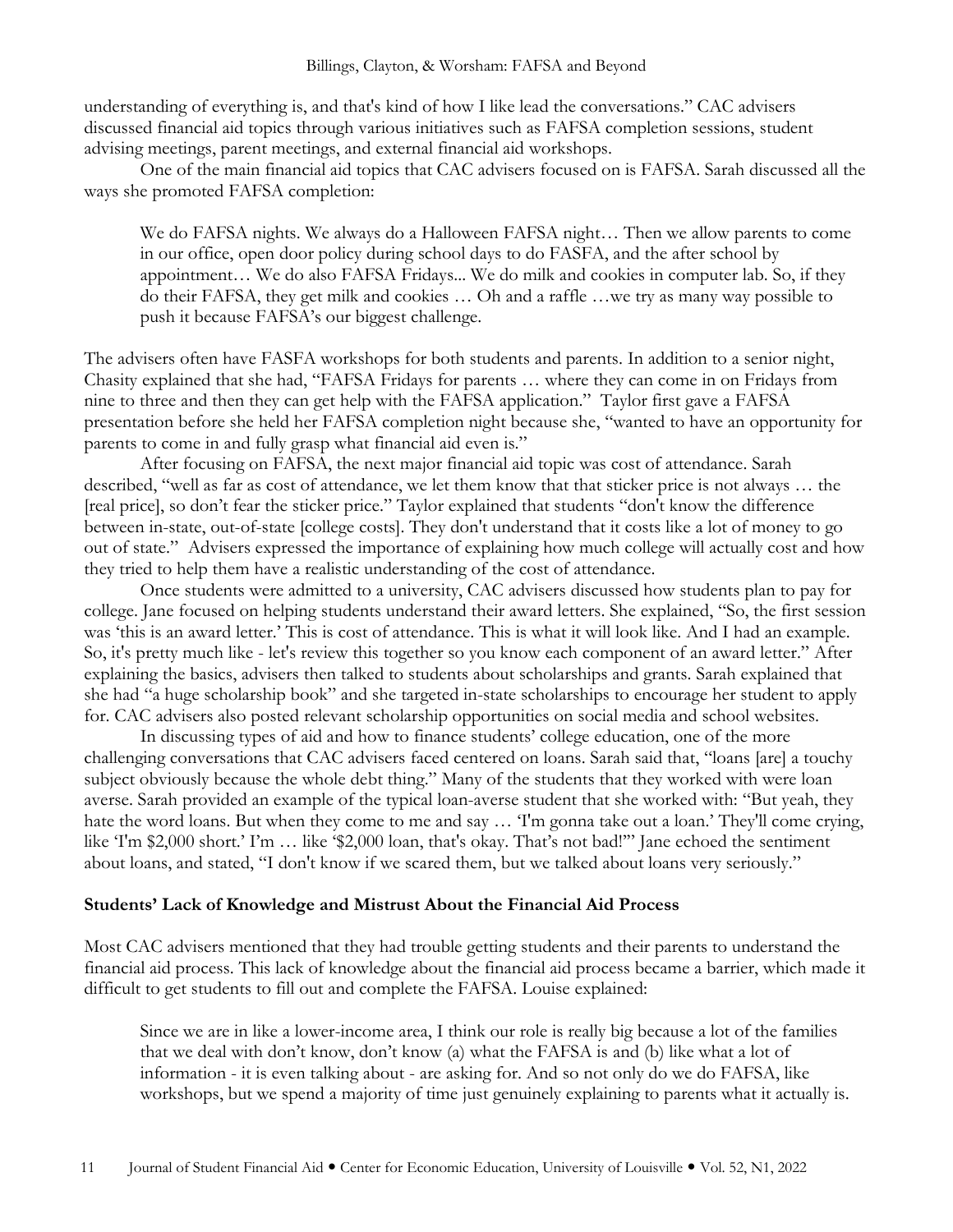This lack of awareness of the availability of financial aid led some parents to suggest that their child should not attend college because they did not have the funds to pay for college and/or to recommend other avenues to finance their education, such as military service. Zoey, discussed, one situation that she experienced with a student and her mother:

So we have a student. She's very bright. She has a great GPA. She's – she's going to get into college, not a doubt, even probably like some very good colleges and she's just like, "Yeah. My mom is just like, it's too expensive. I need to go in the military to pay for it and I'm not going to have money, so I don't know"… She actually broke down to us one day, like broke down crying like, "I don't feel like I'm gonna have enough money for college. So I don't think I'm gonna go." And I'm like, "It's okay. Like, you're going to have money. You're going to find the money. You just do your financial aid, your FAFSA, do some scholarships, and it's going to be okay"… Once we kind of explain like loans, work study, and grants and scholarships and all that - she kinda of - she calmed down, and it's just, it's just really like a battle with her mom. Like her mom is the one that just feels like, "Oh, you're not gonna have enough money. I'm not paying for it, like I want you to go, but I just don't feel like you have enough money," so she's kind of pushing her for military.

This situation underscored how parents' lack of knowledge about financial aid may discourage their child from considering college because they think that they cannot afford it, or it may lead to their child delaying college until they have enough money to cover the costs of college.

Beside a lack of awareness of financial aid, there was confusion about whether students needed to complete the FAFSA if they were not eligible for need-based aid or if their parents were convinced that their child will not receive any financial aid – need, merit, or other types of aid. This lack of understanding about the financial aid process created additional barriers to receive financial aid because parents and students were unaware that the FAFSA was a requirement for aid beyond need-based aid such as the state merit aid scholarship, institutional scholarships, or federal loans. One CAC adviser, Stacey, described how some of her students did not understand that the FAFSA was the first step in the process to access federal loans which often her students needed when other sources of aid were not enough to cover tuition and living expenses or when scholarships fell through at the last minute. She explained how the process tended to play out:

[They] may need to take out a loan for some reason or another, and actually happens to some of my students towards the end of the year. They were scrambling for scholarships because things they planned or someone got sick and things like that. It doesn't cost them anything to do [filing the FAFSA], so they don't really understand that.

CAC advisers also had trouble getting students and their parents to trust the financial aid system. Given the complexity of applying for financial aid, some parents were reluctant to provide detailed personal and financial information to the government so their child can access financial aid. Sarah discussed this in more depth:

I would say the most challenging aspect is, how can I say this - like the social, economical barriers. FAFSA is our hardest goal. A lot of these students' parents don't file taxes. A lot of students' parents don't trust giving their [social] security numbers to [an] online site. A lot of these parents don't trust the government. They don't trust college.

Given this mistrust, some parents refused to give their personal information to their child which made it impossible for them to receive federal (and some cases, state and institutional) aid for college.

This mistrust of the financial aid system also manifested as misinformation and confusion about the FAFSA process. Tristan shared how some parents thought that the FAFSA was only for student loans. This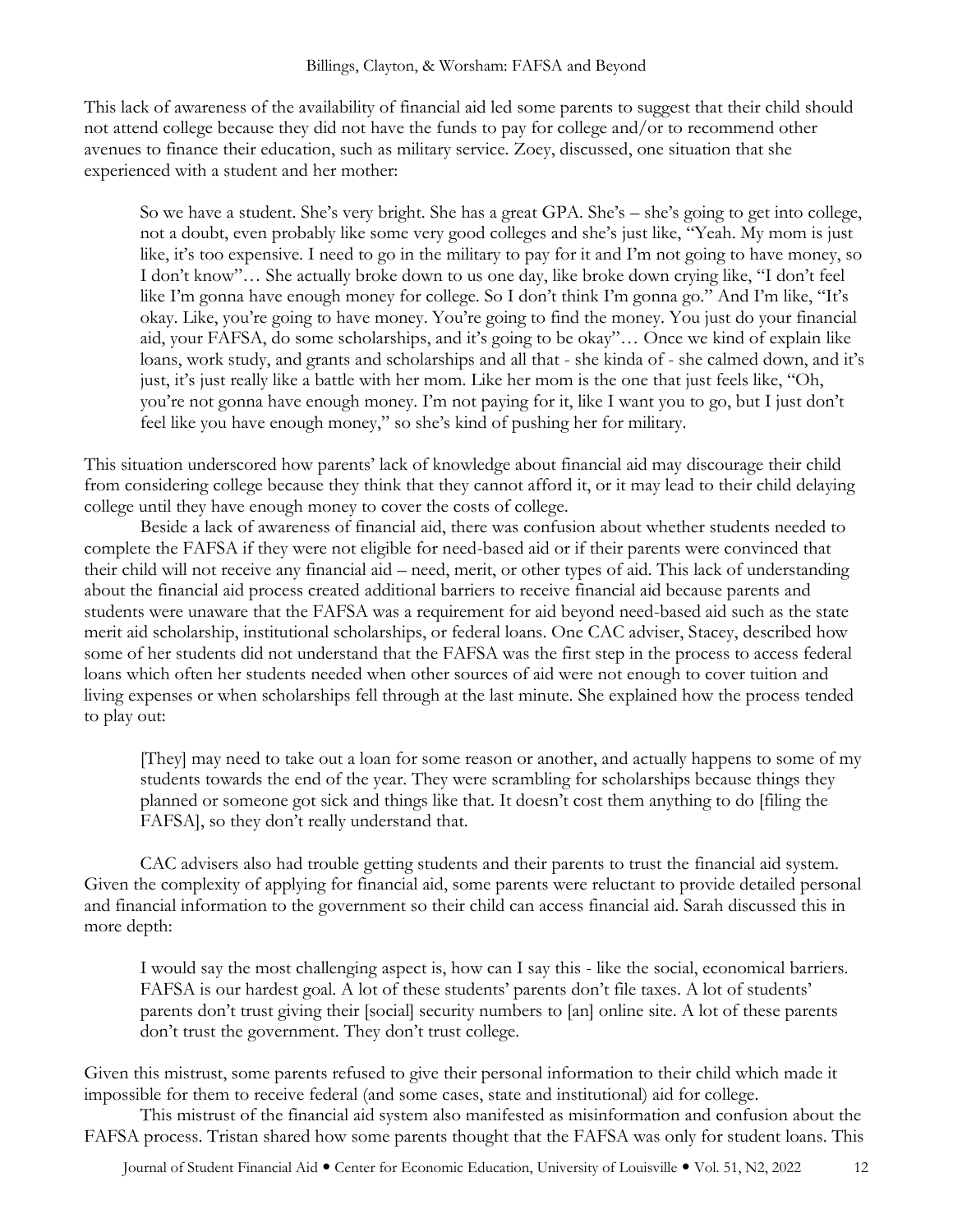misinformation made it difficult to navigate certain situations and clear up parents' misperceptions about the FAFSA. Tristan explained:

I've heard a lot of times with parents, they don't want their students to fill out the FAFSA because they think they're applying for loans or just, you know, small things that they just, honestly, parents just don't know what they're talking about and then that has a big effect on their student because I can't tell them as a student – well, just don't listen to your mom or listen to your dad. So yeah, having to work around them, to teaching the parent without offending them, because for them – I'm just a few years older than their child, so I can, I have to navigate, walk on eggshells to get them to understand that part. So you know, working with parents can be very tricky, especially when they don't know what they're talking about.

Given that the CAC advisers were near-peers to the students whom they were advising, they often would mention how their age sometimes hindered them when speaking with parents because they were not always seen as authority figures. As a result of their perceived lack of expertise and authority, CAC advisers were careful when they educated parents about financial aid to avoid embarrassing them about either their lack of knowledge or misconceptions about financial aid.

### **Some Advisers Felt Insecure about Financial Aid Advising**

A common challenge that most CAC advisers mentioned was that they felt insecure about advising students on financial aid. Some advisers explained that students expected them to give them good advice about financial aid or "tell [them] what to do," but the advisers did not perceive that to be their place. Instead, CAC advisers, like Elizabeth, did not feel comfortable about giving decisive answers on what students should do financially for college because she perceived that to be a decision that students and their parents should make together. Elizabeth explained:

As far as, you know, talking to students about what they should do financially for college, I am definitely not ready for that…And I think it's just because they, they look at me, and they think, okay, you're suppose to tell me what to do, but when it comes to this part like it's their choice. Well, them and their parents and their support system, right?

Taylor echoed this sentiment that it was not her place or that she, "should be the person that like, you know, helps direct [her students'] financial future because that's a very big deal." Taylor also felt that she may not give the best advice to students because she did not have direct experience with applying for and managing her financial aid when she was in college. Instead, her parents handled her financial aid and she discussed how she recently had come, "into [her] own realization with like finances, now that [she] has a job." Given this lack of experience, Taylor sometimes felt uncomfortable giving advice to students on what were the best available options for them given their personal and financial circumstances.

Beyond giving students advice on financial aid, some advisers felt that they lacked the necessary knowledge and expertise to assist students with completing the FAFSA when their students had complicated family histories or dynamics. Jane explained:

FAFSA is pretty confusing…Just as far as like family situations. So there are times when I'm like – I don't know the best like, just tricky family situations where it's like the parents are divorced, they go back and forth, like one parent makes way more than the other parent and so - just like tricky situations, where I wish I had been advised on how to help families out or just what's-what's the ethical thing to do, like for tricky situations where they could get more financial aid money one way.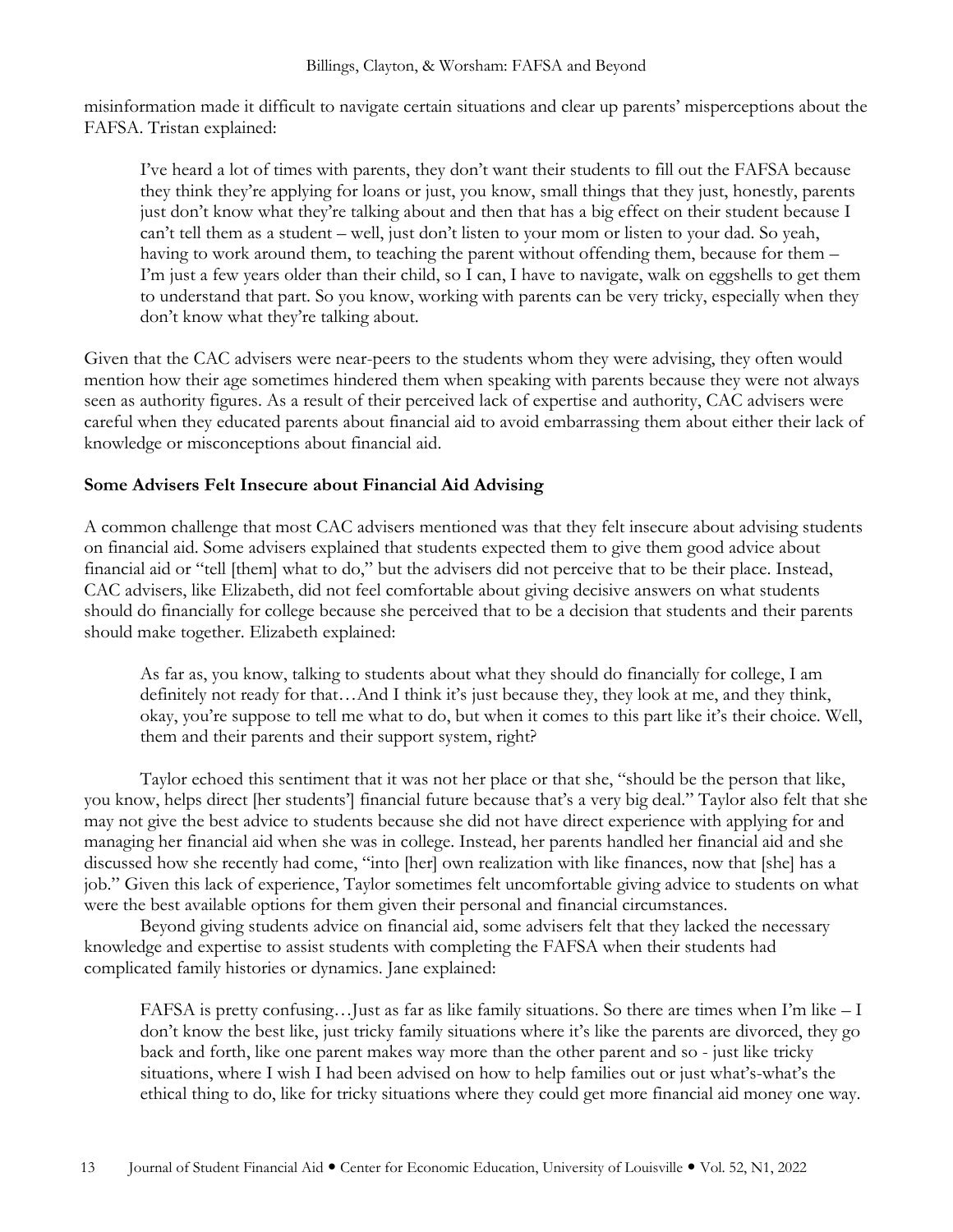Most advisers agreed that the FAFSA is difficult to complete when their family situation is atypical such as if one of their parents are incarcerated, the student is living with grandparents, or the student is emancipated.

In contrast, most advisers mentioned that they felt comfortable assisting students with routine questions or troubleshooting technical issues with the FAFSA. They thought that the CAC training and external partnerships ensured that they were able to explain the overall purpose of the FAFSA, the differences between loans, grants, scholarships, and work-study, and how to assist students with completing the FAFSA when their students' family situations were more straightforward. Lisa explained that she wished she:

was more knowledgeable with the FAFSA…but I also think it's a great idea that there are like professionals that specifically deal [with] that well, and that's not me. I think that's a good distinction. And that I shouldn't be the one they go to for everything because it can get kind of complicated and just layered. So yeah, I think, I think we're in a pretty good spot. I mean, the general questions, I'm happy to answer and can answer, but I know where to send them if not.

While most CAC advisers expressed some level of insecurity when advising students on financial aid, Louise stated that she has, "always been comfortable with [financial aid]," but she knows, "people who aren't - like my other, my co-adviser." In fact, her co-adviser is, "always really confused and has to come to me or wait till I'm available to like help her when a student needs her help." Louise attributed the reason that her co-adviser needed her assistance was because she did not have enough experience with financial aid especially when it came to FAFSA verification and other related procedures.

#### **Discussion**

The financial aid process is complex and requires many sequential steps. Students need to learn the eligibility requirements for federal financial aid and gather the necessary information to complete the FAFSA such as their (and their parents') income, investments, Social Security Numbers (SSNs), and basic household demographics (U.S. Department of Education, 2020). After gathering this information, students must create FSA IDs to be able to electronically sign the FAFSA and need to remember their FSA ID since they are required to use the same ID each year (U.S. Department of Education, n.d.). This complicated process happens under a time constraint because students need to ensure that they file the FAFSA to meet important deadlines set either by their institution or state to receive the maximum amount of eligible aid. Given the complexity of the process, applying for financial aid imposes an administrative burden for students and for the CAC advisers who assist them.

To successfully help their students navigate the financial aid system, CAC advisers experience the three types of costs in Herd and Moynihan's (2018) administrative burden framework. Because advisers serve as social capital resources (Coleman, 1988), they must ensure they are knowledgeable about the financial aid process. As a result, they experience *learning costs* to understand the eligibility requirements and information needed to complete the FAFSA, as well as how to interpret and advise students on their financial aid packages. They also pay *compliance costs* when a significant amount of their time and resources are spent helping students create their FSA IDs, file their FAFSAs, and validate the information that students provided to their postsecondary schools if students are selected for FAFSA verification. In fact, the time required to assist students with the financial aid process is so extensive that one adviser's role exclusively focused on financial aid advising. Finally, advisers pay *psychological costs* when they experience the stress of advising students about their best financial option for college, the doubt of how to correctly complete the FAFSA when faced with students' complicated family situations, or the frustration of assisting students in navigating the FAFSA verification process.

While our findings indicate that college advisers faced *learning, compliance,* and *psychological costs* while navigating the financial aid process, advisers identified strategies and supports that helped them manage the administrative burden. As mentioned, advisers noted that sometimes they lacked the necessary knowledge to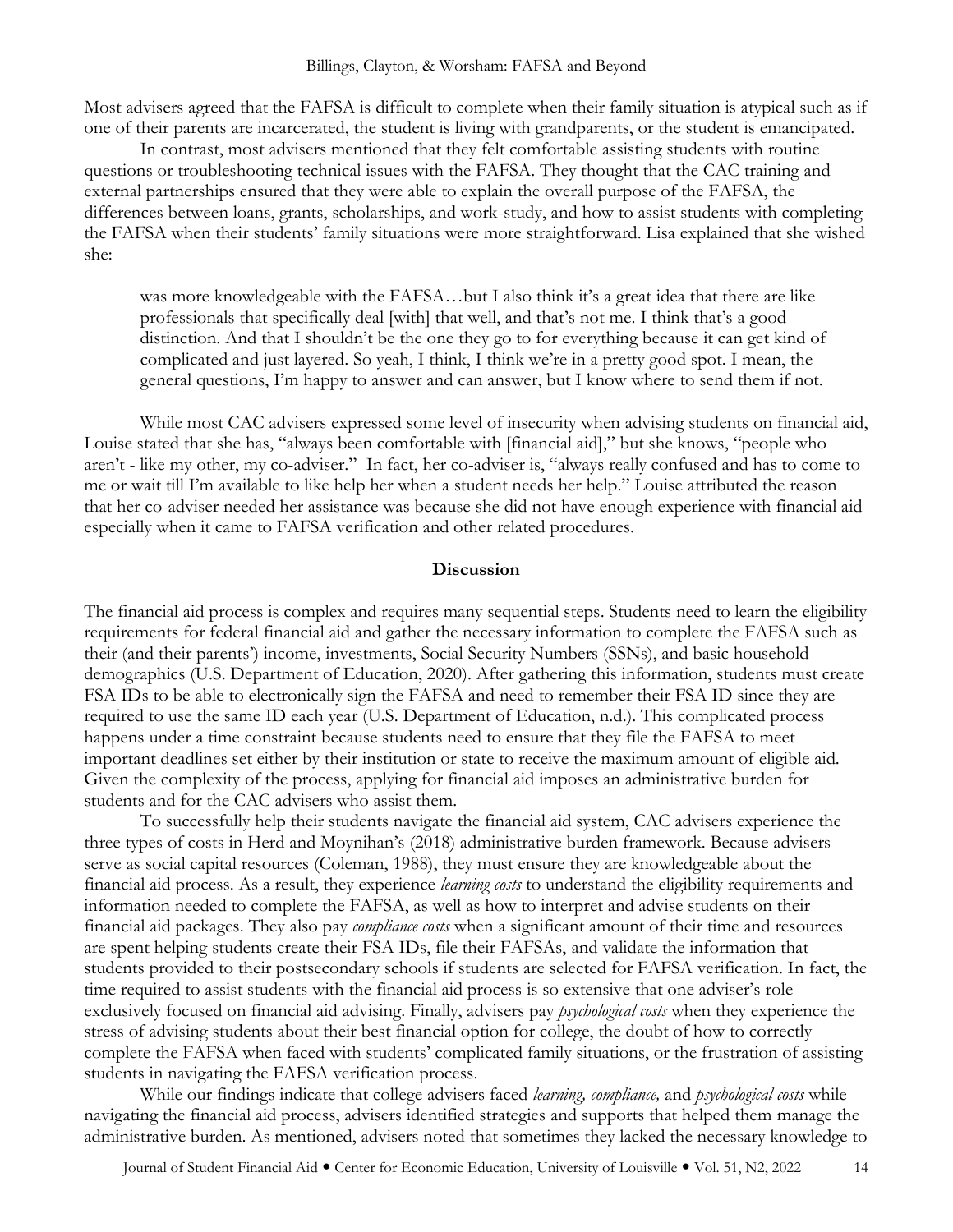properly help students complete the FAFSA and make financial decisions about college. Yet, just as students rely on advisers as a social capital resource to overcome the administrative burden like filing the FAFSA, advisers report that they often draw on their social network to help overcome the *learning costs* associated with financial aid advising. Specifically, advisers rely heavily on the knowledge of other, more experienced advisers within their program as well as contacts outside of the organization like the State Financial Aid Agency and the non-profit education organization. Reflective of social capital theory (Coleman, 1988), college access professionals benefit from the resources and knowledge contained within their social network and use this network to reduce their *learning costs*.

In order to mitigate the *compliance costs* associated with financial aid advising, advisers hosted events aimed to simultaneously assist multiple students and families to navigate the financial aid bureaucracy. This increased the efficiency of CAC advisers because it allowed them to serve more students in less time with the same tasks instead of working with each student individually on the task. These events also provided students and families with the tools to finish the process on their own if possible, so the adviser could spend more time focusing on their other duties or assisting other students. Typically, advisers held events like FAFSA completion nights or financial aid information nights where they (or experts within their social network) helped students and their families complete the financial aid application or provide their interpretation of its rules.

To cope with the *psychological costs*, advisers again relied on those in their social networks whom they deemed financial aid experts for support. Specifically, advisers partnered with the State Financial Aid Agency and the non-profit education organization to present at their schools' financial aid nights. The State Financial Aid Agency also provided advisers with reassurance that they were giving students and their families accurate information and offered additional assistance to help students complete the FAFSA when they had complicated financial situations. This reduced advisers' stress and doubt about the information that they were providing was accurate and lessen their insecurity about their ability to perform well in their role.

Often though, assistance from the State Financial Aid Agency was not enough to reduce all the *psychological costs* associated with financial aid advising. Therefore, CAC advisers needed to learn how to cope with the stress, frustration, and helplessness because they only had the authority to assist as they could not submit the FAFSA on behalf of their students or communicate directly with the government if the Department of Education required more information to process their students' applications. This may cause stress and frustration for the adviser if their students were slow to complete the FAFSA or respond to the government with additional information. After the FAFSA was processed, postsecondary schools - not advisers - awarded students with their financial aid packages so advisers had to learn how to manage their own and their students' disappointment if their students did not receive the type and amount of aid that they needed to attend college. Advisers also may have experienced feelings of guilt or stress if they needed to set boundaries by telling students that they (and their families) needed to make the final decisions about their financial aid.

Our study highlights the insecurities that many advisers have about financial aid advising. Ultimately, these insecurities manifested in advisers not feeling comfortable making specific financial aid recommendations because they viewed their role as providing students with information and a decision framework. This is problematic, as prior research found that students from less advantaged backgrounds, who were disproportionately first-generation college students and students of color, were less likely to seek help and when they did ask for assistance, they expected more than information (Holland, 2015). We did find that while some advisers indicated that they did not know enough about financial aid to confidently offer advice, others were more confident in their general financial aid knowledge. However, many felt they had not been trained in how to advise students with more complicated family situations (such as divorced parents or multi-generational support). Overall, there is room for increased adviser training, as well as providing high school students with more tailored financial advice.

This study adds to the literature and motivates future research on financial aid advising. We found that advisers utilize multiple resources to equip themselves in financial aid advising and they discuss varied financial aid topics with high school students. We also found that advisers experienced some insecurity in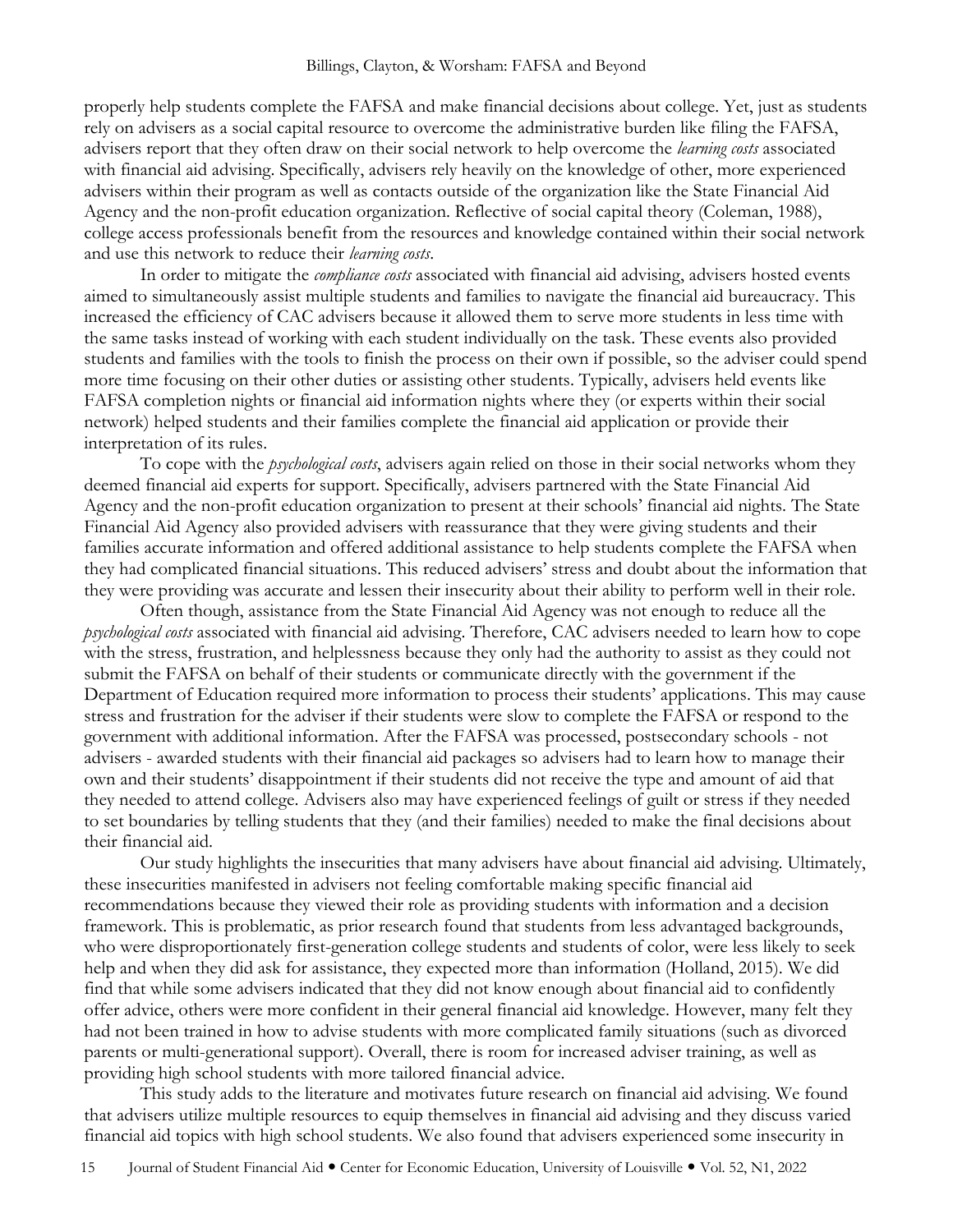their ability to advise students on financial aid, and they felt that some students and their parents had a mistrust of the financial aid process. Future qualitative research should examine students' experiences working with CAC advisers and school counselors on aspects of the financial aid process. Further, future research is needed to gain an understanding of parents' experiences with financial aid advising, FAFSA workshops, and financial aid offices. Lastly, we encourage researchers to consider large-scale quantitative interventions that provide students with financial aid advising beyond just FAFSA completion.

#### **Nexus**

The findings from this study on college advisers and financial aid provide several implications for the CAC program, high schools, external partnerships, and postsecondary outreach. Much of the literature on high school-to-college transition is focused on college advising and college choice, with less focus on the role of financial aid advising. We find that many of the college conversations that advisers have with students center on finances. We provide several implications for practice to best equip CAC advisers and other college advising professionals for these conversations and to ultimately help high school students navigate the complex financial aid process.

The first implication is that professionals who advise students on college enrollment need to have adequate training on financial aid. The college advisers in this study expressed that they sometimes felt insecure and underprepared when it came to advising students on the FAFSA and financial aid. Financial aid advising is often secondary to college advising; however how to pay for college is often at the center of many students' college choice decisions. Advisers had some training sessions on financial aid, but as Louise explained that helping students fill out the FAFSA is, "a totally different ball game than just having to explain it." College advisers and school counselors need robust training on the FAFSA and how to assist students from various financial backgrounds and situations. We suggest that training is focused on filling out the FAFSA while simulating various student scenarios. We also suggest more robust training on FAFSA verifications, CSS profiles, external scholarships, and completing FAFSA with complicated family situations.

The second implication is to prioritize financial aid advising in all high schools. While this study focused on CAC advisers specifically, school counselors and teachers should be knowledgeable about FAFSA, scholarships, and financial aid. Specifically, "counselors and teachers should also learn about and distinguish between a college's sticker price and the net price of attendance" (George-Jackson & Gast, 2014, p. 224). High schools can consider holding yearly trainings on financial aid for their staff members, so that students have more adults in their lives that can help them in the college-going process. Further, high schools should coordinate FAFSA application assistance, FAFSA completion nights, and general financial aid information sessions. CAC advisers indicated that these targeted efforts were beneficial to the students and that it is important to reach out to students in creative ways, instead of waiting on students to come seek help.

The third suggestion for practice is for college advisers and other advising professionals to continue to leverage their relationships with community-based organizations. In this study, we found that CAC advisers partnered with the State Financial Aid Agency, scholarship organizations, and other non-profits on financial aid related topics. In order to best serve high school students, these partnerships are essential. We encourage CAC programs to help advisers get connected with local external organizations as soon as possible, so that their financial aid network is robust. Since they are typically the only college adviser in a high school and only serve for two years, it is challenging to know and learn every local and national scholarship during this time. However, we found that when advisers work closely with state agencies and other college access organizations they were able to provide better financial aid advising.

The fourth implication for practice is for institutions of higher education to provide intentional outreach on financial aid to local high schools. We suggest that financial aid offices at colleges and universities provide training sessions for college advisers and school counselors on financial aid broadly, as well as financial aid scholarships and grants at their respective institutions (see George-Jackson & Gast, 2014). Financial aid staff at colleges and universities are local experts who understand the FAFSA,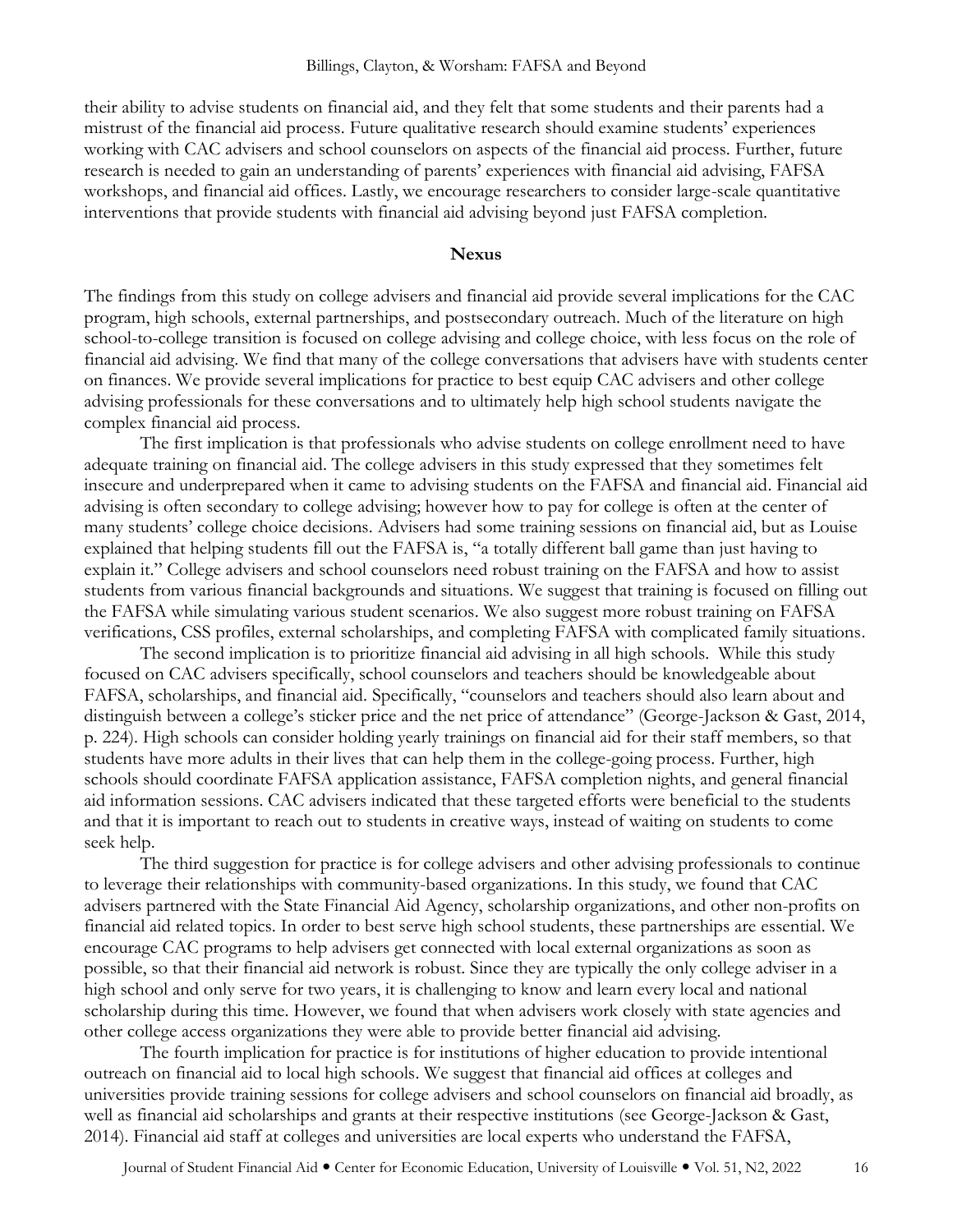### Billings, Clayton, & Worsham: FAFSA and Beyond

verification process, and financial aid eligibility. While many admissions offices partner with local school counselors, financial aid offices can provide workshops and training for college advising professionals in their local community. In the CAC program that we studied, financial aid officers from the partner college provided some of the financial aid training sessions during the summer and bimonthly in-service trainings. We recommend that they expand this practice and offer training and assistance more broadly by helping high schools with FAFSA completion nights and working directly with high school students.

#### **References**

- Avery, C., & Hoxby, C. (2004). Do and should financial aid packages affect students' college choices? In C.M. Hoxby (Eds.), *College choices: The economics of where to go, when to go, and how to pay for it* (pp. 239-302). University of Chicago Press.
- Barr, A., Bird, K., & Castleman, B.L. (2019). The effect of reduced student loan borrowing on academic performance and default: Evidence from a loan counseling experiment. *EdWorkingPaper No. 19-86.*  <https://edworkingpapers.com/sites/default/files/ai19-89.pdf>
- Baum, S., & Schwartz, S. (2015). Student aid, student behavior, and educational attainment. In B. L. Castleman, S. Schwartz, & S. Baum (Eds.), *Decision making for student success: Behavioral insights to improve college access and persistence* (pp. 38-62). Routledge.
- Bell, E., Ter-Mkrtchyan, A., Wehde, W., & Smith, K. (2020). Just or unjust? How ideological beliefs shape street-level bureaucrats' perceptions of administrative burden. *Public Administrative Review.* Advanced online publication. <https://doi.org/10.1111/puar.13311>
- Bettinger, E. P., Antonio, A. L., Foster, J., & Orias, E. (2018). *College Advising Corps @ Boston University 2014- 2018: Final Evaluation Report*. Evaluation and Assessment Solutions for Education, LLC. [https://americorps.gov/sites/default/files/evidenceexchange/GreenLight\\_CAC\\_EASE\\_Final\\_Rep](https://americorps.gov/sites/default/files/evidenceexchange/GreenLight_CAC_EASE_Final_Report_Greenlight_040219_508_1.pdf) ort Greenlight 040219\_508\_1.pdf
- Bettinger, E.P. & Evans, B.J. (2019). College guidance for all: A randomized experiment in pre-college advising. *Journal of Policy Analysis and Management, 38*(3), 579-599. <https://doi.org/10.1002/pam.22133>
- Bettinger, E. P., Long, B. T., Oreopoulos, P., & Sanbonmatsu, L. (2012). The role of application assistance and information in college decisions: Results from the H&R Block FAFSA experiment. *Quarterly Journal of Economics, 127*(3), 1205-1242. <https://doi.org/10.1093/qje/qjs017>
- Bill & Melinda Gates Foundation (2015). *Better for students: Simplifying the federal financial aid process*. <https://www.luminafoundation.org/files/resources/better-for-students.pdf>
- Bird, K., & Castleman, B. L. (2016). Here today, gone tomorrow? Investigating rates and patterns of financial aid renewal among college freshmen. *Research in Higher Education, 57*, 395-422. <https://doi.org/10.1007/s11162-015-9390-y>
- Bird, K. A., Castleman, B.L., Goodman, J., & Lamberton, C. (2017)*. Nudging at a national scale: Experimental evidence from a FAFSA completion campaign* (EdPolicy Works Working Paper Series No. 55)*.* [https://education.virginia.edu/sites/default/files/files/EdPolicyWorks\\_files/55\\_Nudging\\_at\\_a\\_Na](https://education.virginia.edu/sites/default/files/files/EdPolicyWorks_files/55_Nudging_at_a_National_Scale.pdf) tional Scale.pdf
- 17 Journal of Student Financial Aid Center for Economic Education, University of Louisville Vol. 52, N1, 2022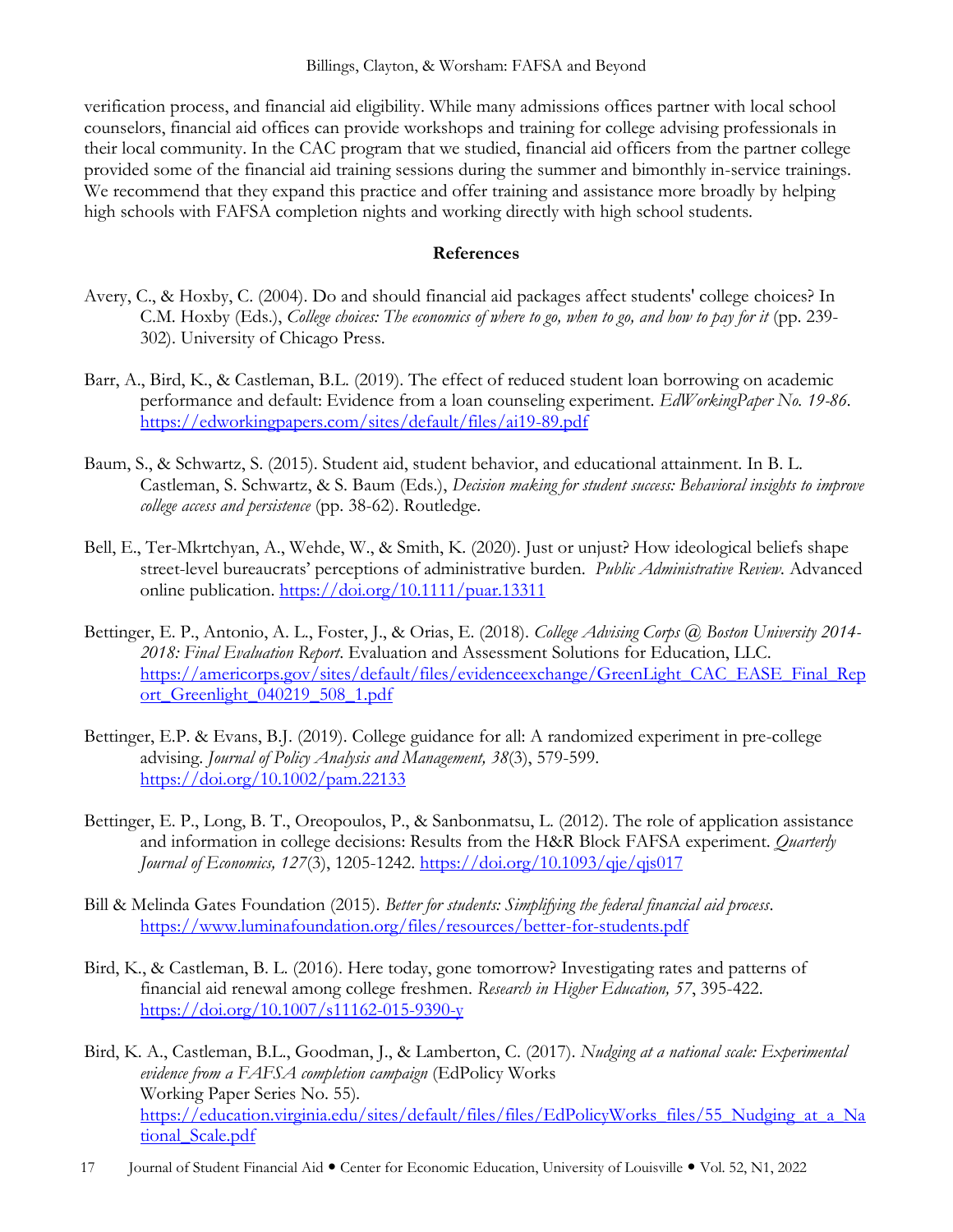- Blake, M. K. (2020). Other duties as assigned: The ambiguous role of the high school counselor. *Sociology of Education, 93*(4), 315-330. <https://doi.org/10.1177/0038040720932563>
- Boatman, A., Evans, B. J., & Soliz, A. (2017). Understanding loan aversion in education: Evidence from high school seniors, community college students, and adults. *AERA Open, 3*(1), 1-16. <https://doi.org/10.1177/2332858416683649>
- Burdman, P. (2005). *The student debt dilemma: Debt aversion as a barrier to college access* (Research and Occasional Paper Series: CSHE 13.05). Center for Studies in Higher Education, University of California– Berkeley. <https://cshe.berkeley.edu/sites/default/files/publications/rop.burdman.13.05.pdf>
- Castleman, B. L., & Page, L.C. (2016). Freshman year financial aid nudges: An experiment to increase FAFSA renewal and college persistence. *Journal of Human Resource, 51*(2), 389–415. <https://doi.org/10.3368/jhr.51.2.0614-6458R>
- Civic Enterprises. (2011). *School counselors: Literature and landscape review*. College Board Advocacy & Policy Center. <https://files.eric.ed.gov/fulltext/ED527896.pdf>
- Clayton, A. B. (2019). Helping students navigate the college choice process: The experiences and practices of college advising professionals in public high schools. *The Review of Higher Education 42*(4), 1401- 1429. <https://doi.org/10.1353/rhe.2019.0070>
- Coleman, J. S. (1988). Social capital in the creation of human capital. *American Journal of Sociology, 94*, S95- S120. <https://doi.org/10.1086/228943>

College Advising Corps (n.d.a). *Mission & history*. <https://advisingcorps.org/our-work/mission-history/>

- College Advising Corps (n.d.b). *Where we work.* <https://advisingcorps.org/our-work/where-we-work/>
- College Advising Corps (n.d.c). *What we do.* <https://advisingcorps.org/our-work/what-we-do/>
- College Advising Corps (n.d.d.) *How we track results.* [https://advisingcorps.org/our-impact/how-we-track](https://advisingcorps.org/our-impact/how-we-track-results/)[results/](https://advisingcorps.org/our-impact/how-we-track-results/)
- Creswell, J. W. (2013). *Qualitative inquiry & research design: Choosing among five approaches* (3rd edition). Sage.
- Cunningham A., & Santiago D. (2008). Student aversion to borrowing: Who borrows and who doesn't. Institute for Higher Education Policy and Excelencia in Education. <https://files.eric.ed.gov/fulltext/ED503684.pdf>
- Dunlop Velez, E. (2016). *How can high school counseling shape students' postsecondary attendance? Exploring the relationship between the high school counseling context and students' subsequent postsecondary enrollment*. National Association for College Admission Counseling. <https://www.nacacnet.org/globalassets/documents/publications/research/hsls-phase-iii.pdf>
- Dynarski, S., & Scott-Clayton, J. (2006). The cost of complexity in federal student aid: Lessons from optimal tax theory and behavioral economics. *National Tax Journal, 59*(2), 319–356. <https://doi.org/10.17310/ntj.2006.2.07>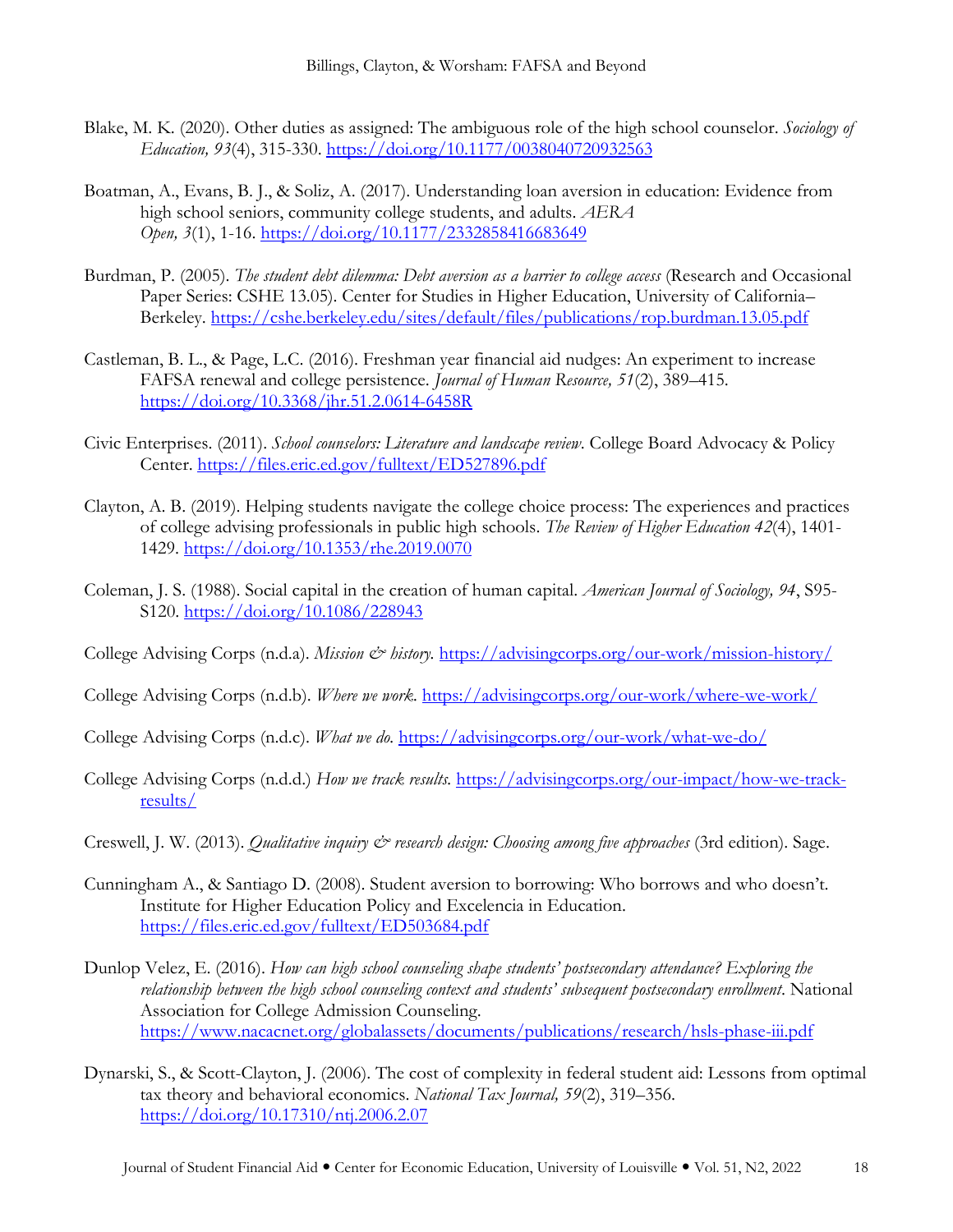- Dynarski, S. M., & Scott-Clayton, J. E. (2008). Complexity and targeting in federal student aid: A quantitative analysis. In J. Poterba (Ed.), *Tax policy and the economy* (Vol. 22). NBER.
- Dynarski, S. M., Scott-Clayton, J. E., & Wiederspan, M. (2013). Simplifying tax incentives and aid for college: progress and prospects. In J. Poterba (Ed.), *Tax policy and the economy* (Vol. 27). NBER. <https://doi.org/10.1086/671247>
- Dynarski, S. M., & Wiederspan, M. (2012). Student aid simplification: Looking back and looking ahead. *National Tax Journal, 65*(1), 211-234. <https://doi.org/10.17310/ntj.2012.1.08>
- Dynarski, S. M., & Wiederspan, M. (2015). *Revisiting FAFSA simplification: Expanding access to the IRS data retrieval tool* (EPI Policy Brief #1). University of Michigan Education Policy Initiative. <https://www.edpolicy.umich.edu/files/brief-1-revisiting-fafsa.pdf>
- George-Jackson, C., & Gast, M. J. (2014). Addressing information gaps: Disparities in financial awareness and preparedness on the road to college. *Journal of Student Financial Aid*, *44*(3), 202-234.
- Greenfield, J. S. (2015). Challenges and opportunities in the pursuit of college finance literacy. *The High School Journal, 98*(4), 316-336. <https://doi.org/10.1353/hsj.2015.0010>
- Gurantz, O., Howell, J., Hurwitz, M., Larson, C., Pender, M., & White, B. (2020). A national-level informational experiment to promote enrollment in selective colleges. *Journal of Policy Analysis and Management*. Advance online publication.<https://doi.org/10.1002/pam.22262>
- Herd, P., & Moynihan, D.P. (2018) *Administrative burden: Policymaking by other means.* Russell Sage Foundation.
- Holland, M. M. (2015). Trusting each other: Student-counselor relationships in diverse high schools. *Sociology of Education, 88*(3), 244-262. [https://doi.org/10.1177/0038040715591347](https://doi.org/10.1177%2F0038040715591347)
- Horng, E. L., Evans, B. J., Antonio, A. L., Foster, J. D., Kalamkarian, H. S., Hurd, N. F., & Bettinger, E. P. (2013). Lessons learned from a data‐driven college access program: The National College Advising Corps. *New Directions for Youth Development*, *140*, 55-75. <https://doi.org/10.1002/yd.20078>
- Hurd, N. [@DrNHurd]. (2019, September 6). As we prepare for our [@AdvisingCorps](https://twitter.com/AdvisingCorps) board meeting, I am honored to share our 2019-20 adviser overview. 829 recent college graduates serving 240,000 students! Please see below. This amazing group of leaders is increasing opportunity across the nation! Inspired + grateful! [Tweet]. Twitter. <https://twitter.com/DrNHurd/status/1170075769382391809>
- Ifill, N. (2016). *Undergraduates who do not apply for financial aid*. Department of Education, National Center for Education Statistics. <https://nces.ed.gov/pubs2016/2016406.pdf>
- Kantrowitz, M. (2009). *Analysis of why some students do not apply for financial aid*. <http://www.studentaidpolicy.com/fa/20090427CharacteristicsOfNonApplicants.pdf>
- King, J. E. (2004). *Missed opportunities: Students who do not apply for financial aid*. ACE Issue Brief. [https://www.acenet.edu/Documents/IssueBrief-2004-Missed-Opportunities-Students-Who-Do-](https://www.acenet.edu/Documents/IssueBrief-2004-Missed-Opportunities-Students-Who-Do-Not-Apply-for-Financial-Aid.pdf)[Not-Apply-for-Financial-Aid.pdf](https://www.acenet.edu/Documents/IssueBrief-2004-Missed-Opportunities-Students-Who-Do-Not-Apply-for-Financial-Aid.pdf)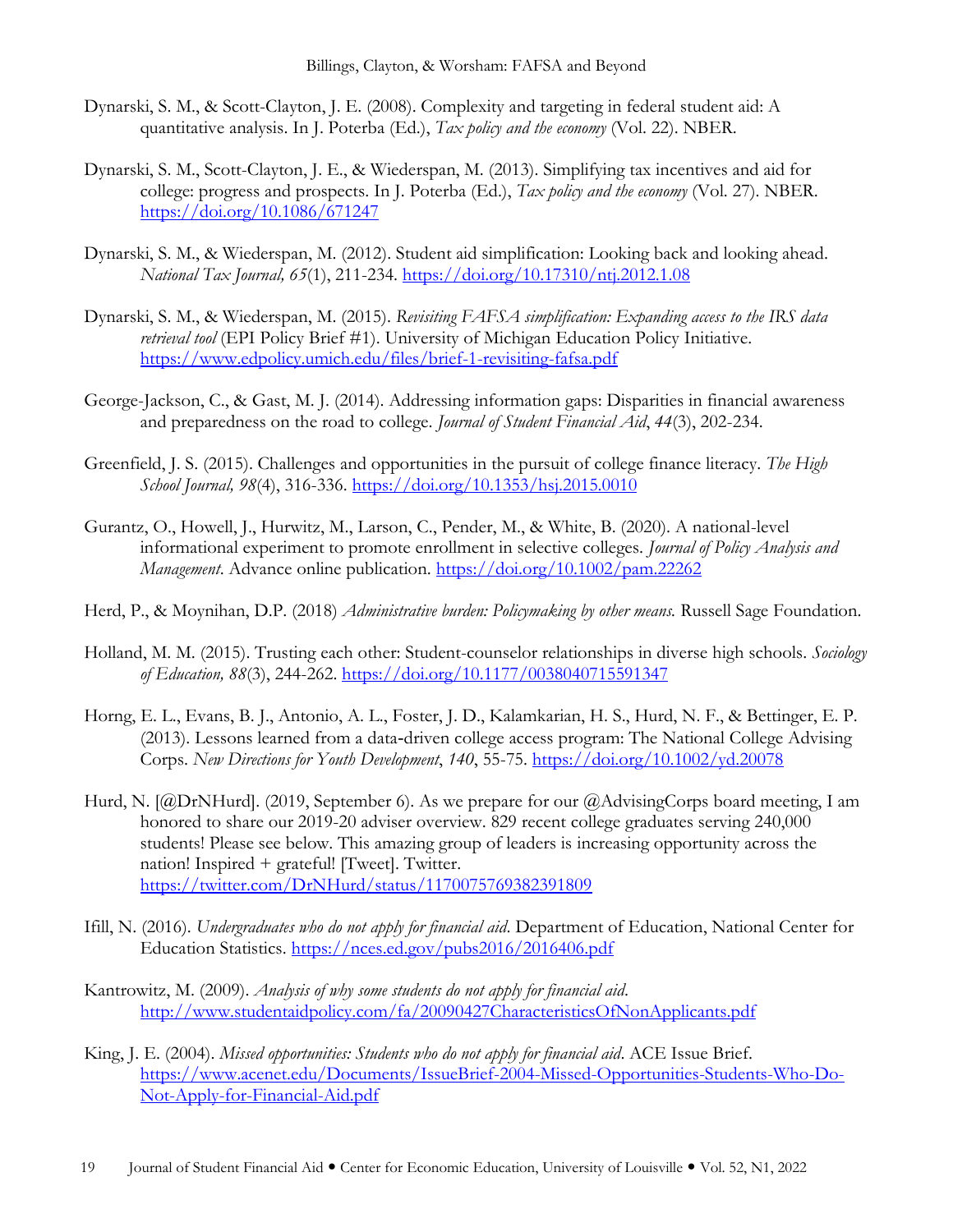- Klasik, D. (2012). The college application gauntlet: A systematic analysis of the steps to four-year college enrollment. *Research in Higher Education, 53*(5), 506-549. <https://doi.org/10.1007/s11162-011-9242-3>
- Kofoed, M.S. (2017). To apply or not to apply: FAFSA completion and financial aid gaps. *Research in Higher Education, 58*(1)*,* 1-39. <https://doi.org/10.1007/s11162-016-9418-y>
- Lincoln, Y. S., & Guba, E. G. (1985). *Naturalistic inquiry*. Sage.
- McDonough, P. M., & Calderone, S. (2006). The meaning of money: Perceptual differences between college counselors and low-income families about college costs and financial aid. *American Behavioral Scientist*, *49*(12), 1703-1718. <https://doi.org/10.1177/0002764206289140>
- NACAC. (2007). *Balancing Acts: How high school counselors view risks and opportunities of student loans*. [https://ticas.org/wp-content/uploads/legacy-files/pub\\_files/Balancing\\_Acts.pdf](https://ticas.org/wp-content/uploads/legacy-files/pub_files/Balancing_Acts.pdf)
- NACAC. (2018). *Barriers to successfully financing a college education –and how to help overcome them.* <https://www.nacacnet.org/globalassets/documents/publications/research/nacac-pwc-barriers.pdf>
- Narayan, A. (2020). Does simplifying the college financial aid process matter? *Economics of Education Review, 75,* 1-10. <https://doi.org/10.1016/j.econedurev.2020.101959>
- Page, L. C., Castleman, B. L., & Meyer, K. (2020). Customized nudging to improve FAFSA completion and income verification. *Educational Evaluation and Policy Analysis, 42*(1), 3-21. <https://doi.org/10.3102%2F0162373719876916>
- Page, L. C., & Scott-Clayton, J. (2016). Improving college access in the United States: Barriers and policy responses. *Economics of Education Review, 51*, 4-22. <https://doi.org/10.1016/j.econedurev.2016.02.009>
- Perna, L. W. (2006). Studying college access and choice: A proposed conceptual model. In J. C. Smart (Ed.), *Higher education: Handbook of theory and research* (Vol. 21, pp. 99–157). Springer.
- Perna L. W. (2008). Understanding high school students' willingness to borrow to pay college prices. *Research in Higher Education, 49*(5), 589–606. <https://doi.org/10.1007/s11162-008-9095-6>
- Phillips, M. & Reber, S. J. (2019). *Does virtual advising increase college enrollment? Evidence from a random assignment college access field experiment* (NBER working paper 26509).<http://www.nber.org/papers/w26509>
- Stake, R. E. (1995). *The art of case study research*. Sage.
- Stephan, J. L. (2013). Social capital and the college enrollment process: How can a school program make a difference. *Teachers College Record, 115*(4), 1–39.
- Sullivan, Z., Castleman, B., & Bettinger, E. (2020). College advising at a national scale: Experimental evidence from the CollegePoint initiative (EdWorkingPaper No. 19-123). Annenberg Institute, Brown University.<http://www.edworkingpapers.com/ai19-123>
- U.S. Department of Education. (2020). *Free application for federal student aid 2020-21.* Federal Student Aid. <https://studentaid.gov/sites/default/files/2020-21-fafsa.pdf>